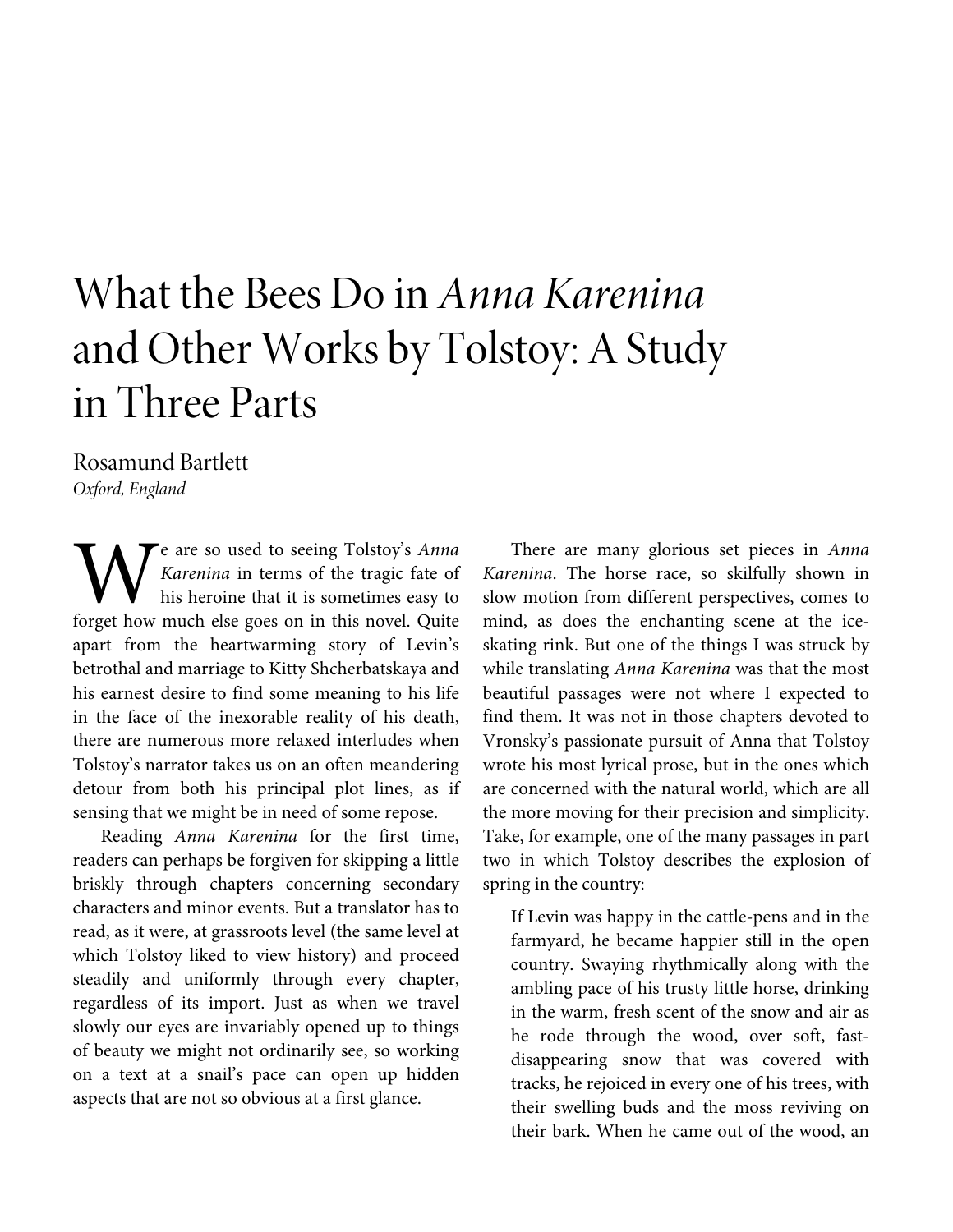unbroken, velvety carpet of green without a single bare or wet patch stretched out before him in the immense open space, with only occasional patches of melting snow dotting the hollows. (Bartlett 159)

Then there are the peerless descriptions of Levin learning to mow on a hot summer's day with his peasants which I had mistakenly perceived as dull when I first read *Anna Karenina* as a teenager, and the endearing chapters later in the novel when we experience the hunt for snipe from the point of view of Levin's dog Laska:

She stood still, asking him whether it would not be better to carry on as she had started, but he repeated his command in an angry voice, pointing to a waterlogged patch of marsh covered with tussocks where there could not be anything. Pretending to search in order to give him pleasure, she obeyed him by scouring that patch of marsh, then headed back to her previous place and picked up their scent straight away. (595)

As Robin Feuer Miller has shown in her thoughtful article on "Tolstoy's peaceable kingdom," animals are a presence both in his literary world and the world in which he lived, affecting his views of "art, death happiness, life, history, causality, ordre and chaos, friendship, relations between men and women, morality, and philosophy" (52).

Horses and dogs are important in Tolstoy, but so are bees. They inspire one of the most important similes in *War and Peace,* and Miller's fascinating discussion of contemporary scientific research into swarm intelligence through use of computer models reveals Tolstoy's views on history to be farsighted rather than eccentric. She is right to point to the fact that bees in *War and Peace* "do more than offer metaphors for the ways in which men, thinking they are acting individually, are in fact acting in some unknowable way for the interests of the whole" (66). Bees also feature several times in *Anna Karenina,* often at crucial moments.

# **Translating Tolstoy**

In chapter fourteen of the eighth and final part of *Anna Karenina,* some five thousand words before the end of the novel, Tolstoy produces one of his inimitable, participle-laden, congested sentences about the behavior of bees in Levin's apiary. This was my first draft in English:

In front of the entrances to the hives sparkling bees and drones danced before his eyes as they circled and bumped into each other on one spot, and amongst them, continually plying the same route to the blossoming lime trees in the wood and back towards the hives, flew worker bees with their spoils and in pursuit of their spoils.

# And the original text:

Перед летками ульев рябили в глазах кружащиеся и толкущиеся на одном месте, играющие пчелы и трутни, и среди их, все в одном направлении, туда, в лес на цветущую липу, и назад, к ульям, пролетали рабочие пчелы с взяткой и за взяткой.

It is one of those sentences that exemplifies the challenges posed by Tolstoy's often tortuous but majestic prose in *Anna Karenina—*a novel he found hard to write due to profound spiritual crisis welling up inside him in the 1870s.

The above translation, which was revised at least a dozen times by the present author for a new edition of the novel commissioned by Oxford World's Classics, aims at precision by seeking to preserve Tolstoy's idiosyncratic sentence structure as far as possible, while simultaneously striving to transpose the original into an idiomatic English. This is not easy, since Russian functions in a different way to English, its case endings offering authors enormous flexibility with regards to where they place parts of speech (as with Latin). In the second part of this particular sentence, for example, I chose to add a couple of extra words in English in order to preserve Tolstoy's syntactic structure. (A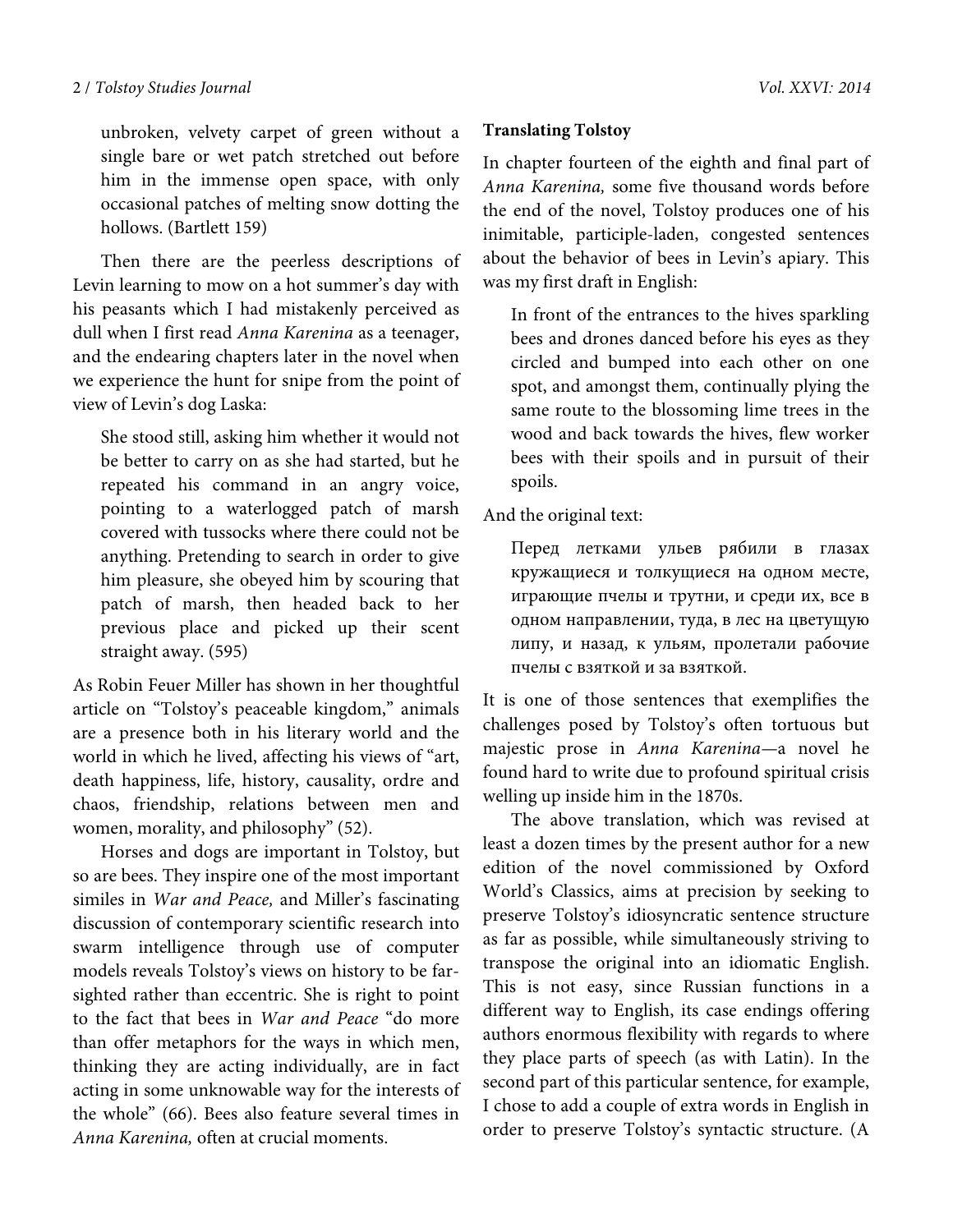literal translation reads: "[…] and amongst them, continually in one direction, there, into the wood to the blossoming lime trees, and back, towards the hives, flew worker bees with their spoils and for their spoils.")

By way of comparison, we may consider the two most recent English translations. Richard Pevear and Larissa Volokhonsky omit Tolstoy's repetition: "[…] among them the worker bees flew, all in the same direction, out to the blossoming lindens in the forest and back to the hives with their booty." Kyril Zinovieff and Jenny Hughes introduce a hyphen, as well as quite a lot of inversion: "[…] between them flew worker bees, always along the same route—to the wood with its flowering limes to collect their booty, and back again, laden with it."

Translating the passage above brought back memories for me of wrestling with another sentence about bees. This one comes much earlier in the novel, in chapter twelve of part two, and presented difficulties of a different kind. In one of the most lyrical scenes in the novel, Levin, the rejected suitor, finds solace on his estate as spring suddenly begins to burst forth around him.

The old grass and the emerging needles of young grass turned green, buds swelled on the guelder-rose, the currant bushes and on sticky, resinous birch trees, and bees on their first spring flight from their new home started buzzing about the gold-flecked willows. Invisible larks burst into song above the velvety green shoots and the ice-covered stubble, peewits sent up plaintive calls over wetlands and marshes sodden with murky, stagnant water, and up on high cranes and geese flew past with their spring cackle. (155)

I spent a long time staring at the two adjectival participles in the clause describing bees, the one past passive, the other past active: "[…] и на обсыпанной золотым светом лозине загудела **выставленная облетавшаяся** [vystavlennaya

obletavshayasya] пчела." Both these words (in bold in the Russian) have recognizable roots. The first suggests something that has been "put out" (выставка, *vystavka* means "exhibition" or "display"). The second identifies something that is "flying around." The lack of clarity about what they actually mean is reflected in the diversity of translations:

Constance Garnett: "[…] and an exploring bee was humming about the golden blossoms that studded the willow"

Louise and Aylmer Maude: "[…] and among golden catkins and on the willow branches the bees began to hum"

Rosemary Edmonds: "[…] the honey-bee hummed among the golden catkins of the willow"

Pevear and Volokhonsky: "[…] and on the willow, all sprinkled with golden catkins, the flitting, newly hatched bee buzzed"

Zinovieff and Hughes: "[…] an old bee, pushed out of its hive, buzzed in the gold-flecked willows"

Are we dealing here with an "exploring bee," a "honey-bee," a "newly hatched bee" or an "old bee pushed out of its hive?" And is the bee humming, buzzing, flitting and buzzing, or buzzing after being pushed out of its hive? Only the Maudes talk about bees in the plural and register the prefix in the verb загудеть, *zagudet'* ("to start to hum or buzz"), but they make no attempt to translate *vystavlennaya*  and *obletavshayasya.*

Having written a biography of Tolstoy, I knew that he had developed a typically obsessive but short-lived passion for beekeeping in the 1860s, and I had a hunch that *vystavlennaya* and *obletavshayasya* belonged to the Russian apiarist's lexicon. And so it turned out. The two words are linked to specific terms used to denote firstly the transfer of beehives from their winter to their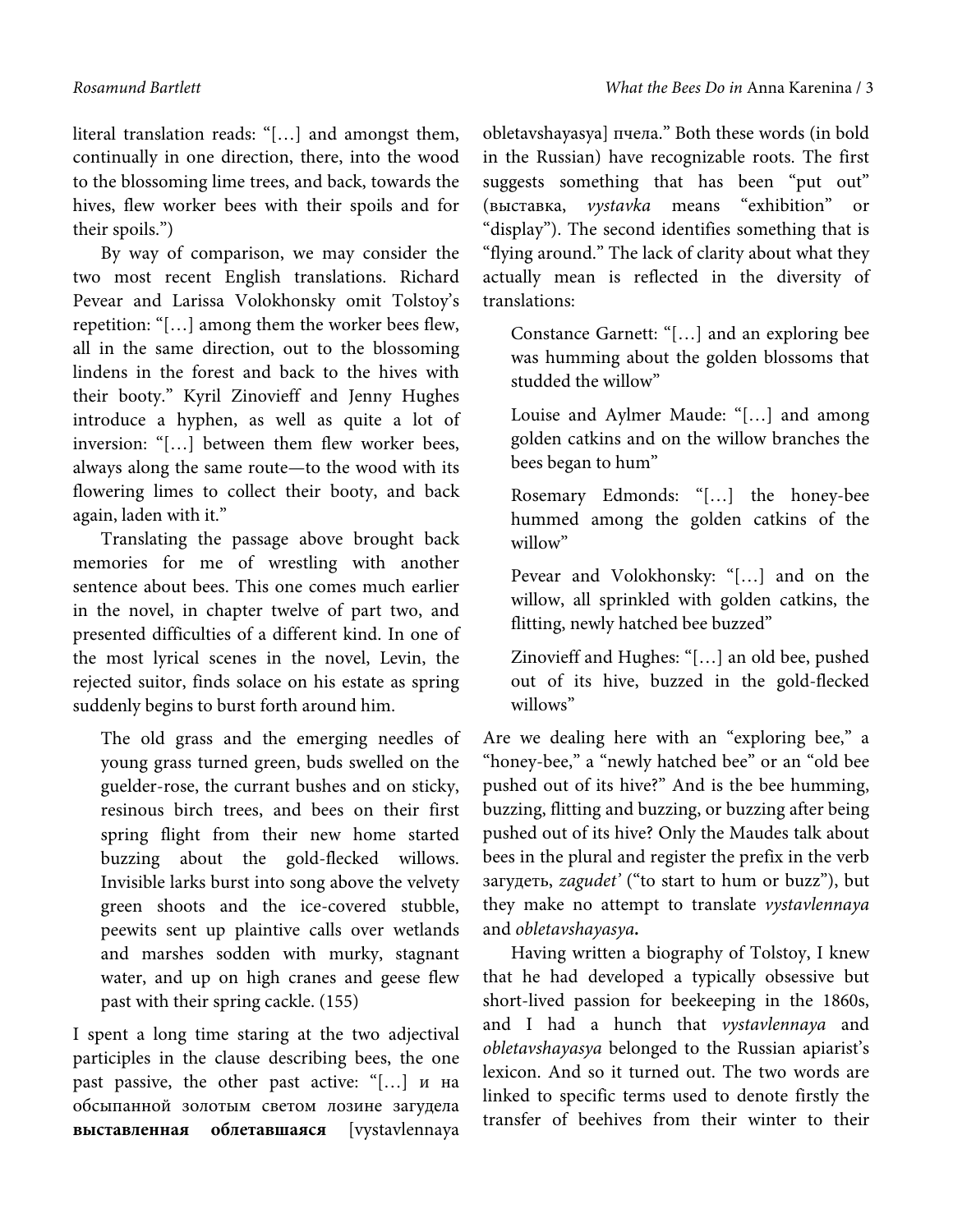summer resting place, and secondly the first spring flight bees make once their hives have been moved. Hence the wording in the above-cited passage. Now the translator has a new challenge:roducing an English version as succinct as the Russian, which is impossible.

My lingering doubts about the oddity of only one bee contributing to Tolstoy's triumphant evocation of Russian spring were erased when I was invited to take part in a Tolstoy conference organized by the University of Milan on the shores of Lake Garda in April 2010 and had the serendipitous good fortune during a break to mention my apiarial research to Professor Thomas Newlin of Oberlin College, who just happened to be working on an article on "'Swarm Life' and the Biology of *War and Peace*." Tom confirmed that the singular пчела, pchela for "bee" can be used to denote bees in the plural, which of course makes perfect sense.

When I subsequently wrote to thank the conference organizers for inadvertently helping me to solve this particular translation puzzle, one of them was curious enough to go and consult the most recent Italian edition of *Anna Karenina*  published by La Repubblica in 2004. In Laura Salmon's translation ("un'ape abbandonata che girava lì attorno") we have "an abandoned bee which was roaming around there," which made me wonder what the bees get up to in all the other translations of *Anna Karenina* around the world.

## **What the Bees Do in** *Anna Karenina*

In the autumn of 2013 I was pleased to come into contact with the editor of *Beekeeping Quarterly*, and so have the chance at long last to share my thoughts about what the bees do in *Anna Karenina*  with a professional beekeeper. It was nevertheless with a certain amount of trepidation that I awaited John Phipps' verdict on my article. I was relieved to learn my translations passed muster and was greatly interested in his comments about bee behavior, which confirm Tolstoy's own apicultural expertise and knowledge:

[T]he only thing I would have added (if I were Tolstoy) is that bees working linden often fall heavily in front of their hives—almost drunkenly. This is particularly true if the tree is the small-leaved lime, for the nectar is deemed to be quite strong. Look out on sultry July days for drunken looking bumblebees beneath the trees; usually they perish as birds will peck out their honey sacs.

"Exploring" (Garnett) would really mean foraging. If the bees are flying in relatively large numbers amongst the catkins, they are not exploring, as the source of the location of pollen and nectar has already been revealed to them through the dance language.

"Newly hatched" (Pevear and Volokhonsky) is definitely wrong. Firstly, a larva hatches from an egg, a bee emerges from its cell; secondly, a worker bee would not forage until it is at least three weeks old—it has many inside duties to fulfill first, dependent on its physical development/maturation.

An "old bee" (Zinovieff and Hughes) is in my experience never pushed out of the hive—and certainly not to forage. Old bees usually die on their way home, worn out, bedraggled, often unable to fly, yet try to walk back to the hive. A queen might be pushed or almost driven out of a hive to join a swarm, and of course, drones are towards the end of summer when they are no longer needed. It's quite sad really—the bees stop feeding them, they become weak, and are harassed as well as pushed. $^1$ 

I then sent John Phipps my draft translation of the passage about the visit to the apiary in chapter fourteen of part eight in *Anna Karenina* that I quote in my article. He was able to compare it with the 1901 translation by Constance Garnett, the version with which he was most familiar.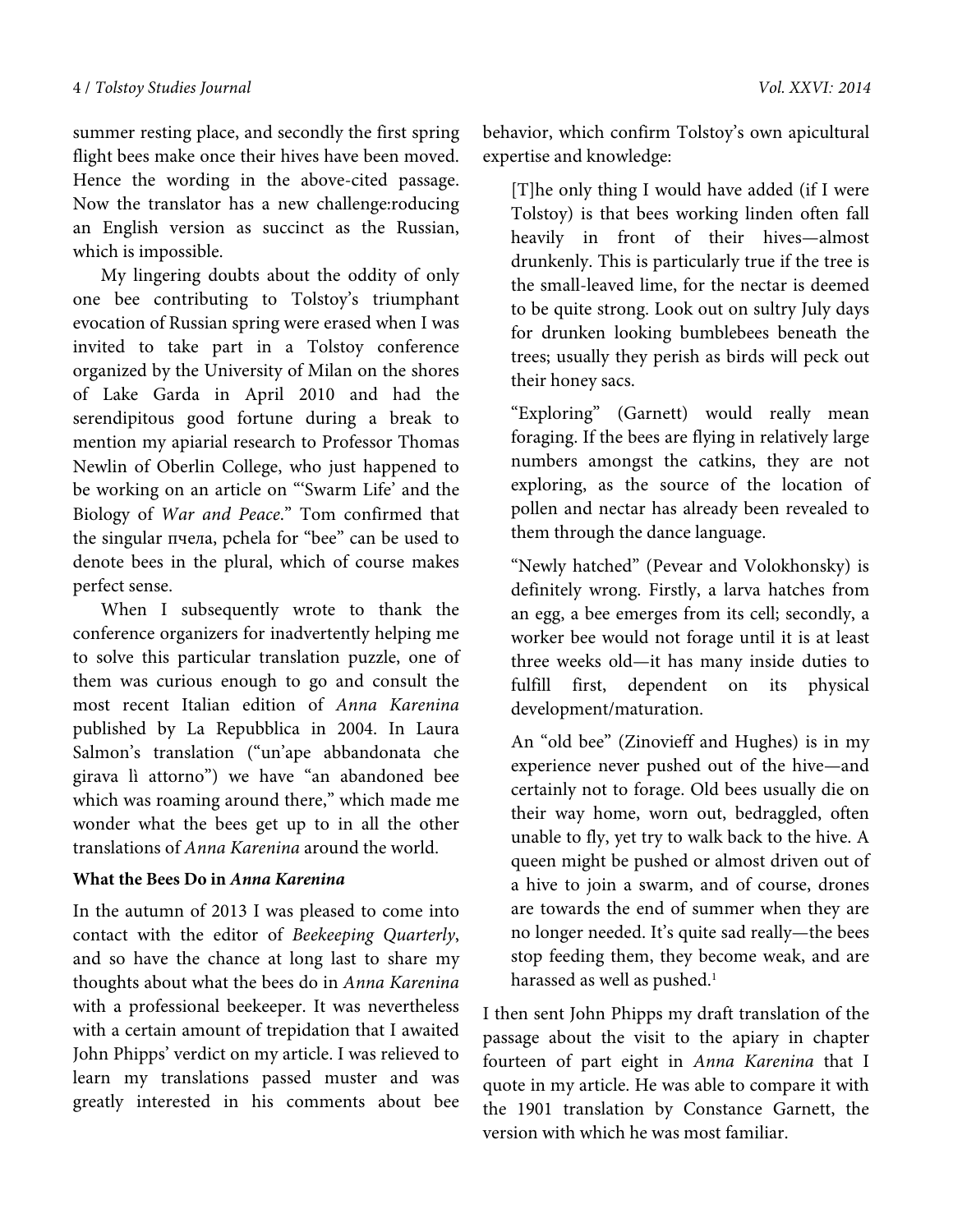1. *Anna Karenina*, part eight, chapter fourteen, translated by Constance Garnett (London, 1901):

Going along the narrow path to a little uncut meadow covered on one side with thick clumps of brilliant heart's-ease among which stood up here and there tall, dark green tufts of hellebore, Levin settled his guests in the dense, cool shade of the young aspens on a bench and some stumps purposely put there for visitors to the bee house who might be afraid of the bees, and he went off himself to the hut to get bread, cucumbers, and fresh honey, to regale them with.

Trying to make his movements as deliberate as possible, and listening to the bees that buzzed more and more frequently past him, he walked along the little path to the hut. In the very entry one bee hummed angrily, caught in his beard, but he carefully extricated it. Going into the shady outer room, he took down from the wall his veil, that hung on a peg, and putting it on, and thrusting his hands into his pockets, he went into the fenced-in bee-garden, where there stood in the midst of a closely mown space in regular rows, fastened with bast on posts, all the hives he knew so well, the old stocks, each with its own history, and along the fences the younger swarms hived that year. In front of the openings of the hives, it made his eyes giddy to watch the bees and drones whirling round and round about the same spot, while among them the working bees flew in and out with spoils or in search of them, always in the same direction into the wood to the flowering lime trees and back to the hives.

His ears were filled with the incessant hum in various notes, now the busy hum of the working bee flying quickly off, then the blaring of the lazy drone, and the excited buzz of the bees on guard protecting their property from the enemy and preparing to sting. On the farther side of the fence the old bee-keeper was

shaving a hoop for a tub, and he did not see Levin. Levin stood still in the midst of the beehives and did not call him…

2. First draft of *Anna Karenina*, part eight, chapter fourteen, translated by Rosamund Bartlett (2013):

After following the narrow path to a small unmown clearing, covered on one side by a bright carpet of wild pansies with many tall clumps of dark green hellebores growing amongst them, Levin settled his guests in the dense, cool shade of some young aspens, on a bench and some tree-stumps which had been specially arranged for visitors to the apiary who were afraid of bees, while he himself went off to the hut to fetch bread, cucumbers, and fresh honey for the children and the grown-ups.

Trying to make as few rapid movements as possible, and listening carefully to the bees which were flying past him with everincreasing frequency, he walked along the path until he reached the hut. One bee started buzzing loudly right in the entrance after becoming entangled in his beard, but he carefully freed it. After going into the shady hallway, he took down his veil, which was hanging from a peg on the wall, put it on, thrust his hands in his pockets and went out into the enclosed apiary, where the old hives, all familiar to him, and each with its own history, stood in regular rows in the middle of a mown area, tied with bast to stakes, while along the wattle fence were the new ones, put in that year. In front of the entrances to the hives sparkling bees and drones danced before his eyes as they circled and bumped into each other on one spot, and amongst them, continually plying the same route to the blossoming lime trees in the wood and back towards the hives, flew worker bees with their spoils and in pursuit of their spoils.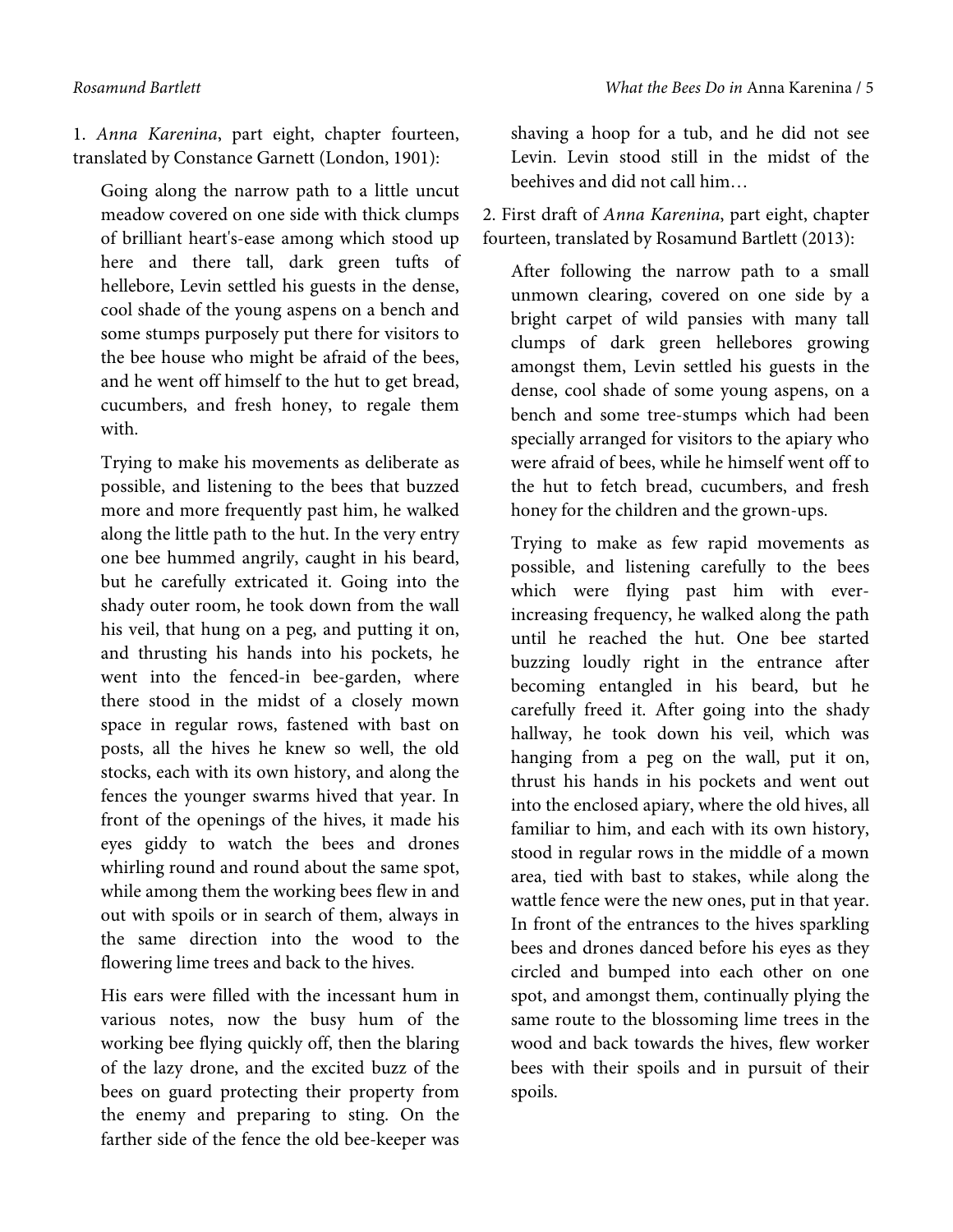In his ears rang a variety of incessant sounds, from that of a busy worker bee flying swiftly past, to a trumpeting, idle drone, and apprehensive sentry bees protecting their property from the enemy, ready to sting. On the other side of the fence the old man was planing a hoop, and did not see Levin. Levin stood in the middle of the apiary and did not call out to him…

John Phipps responded with some thoughtful observations:

I would like to make just two comments. Firstly, the new hives against the wicker fence— Garnett makes reference to the new hives being from that year's swarms, and this addition (whether it is there or not in the original) is pointing out that the summer swarms from the colonies are collected and put in new hives in a different part of the apiary.

The second point is what Garnett refers to as "buzzing" and which you describe as "trumpeting." Buzzing is too ordinary, as it suggests that bees more or less make the same noise, which is incorrect. I don't believe your version is right either, as trumpeting tends to be an undulating sound. The correct noise made by a drone is simply droning, but the use of the two words close together would be awkward. The noise a drone makes is a low hum, like that of an approaching heavily laden aircraft, and the noise is on one level; it is low when compared with the higher pitched sound of a worker bee when foraging. Angry bees make a very high pitched menacing sound—like the one which would have been made when trapped in Levin's beard (I have sadly experienced this many times). A lot of work has been done on sounds made by bees even within the hive. It is possible to tap on the side of the hive and if all is OK, the bees will make a shortlived collective hiss—if it continues or becomes a roar, it would suggest that the hive is without a queen.<sup>2</sup>

Grateful to be educated about bee sounds, and thus have the opportunity to improve my translation, I wrote back to John Phipps to explain my decisions:

The trouble with the addition of "with the swarms hived that year" is that it is indeed not there in the original.

My choice of "trumpeting" was dictated by Tolstoy's specific use of a verb derived from the word "truba," meaning trumpet. Your clarification is very helpful indeed, but I still need to come up with a good word, better than Garnett's "buzzing" and more accurate than "trumpeting," which, as you point out, is difficult given that drones are so named presumably because of the noise they produce.3 Now you have drawn my attention to this sentence, I am not happy with it myself, so my new revision is as follows:

His ears constantly reverberated with the varied sounds of one moment a busy worker bee flying swiftly past, the next a low-humming idle drone, and the next apprehensive sentry bees protecting their property from the enemy, ready to sting.

[В ушах не переставая отзывались разнообразные звуки то занятой делом, быстро пролетающей рабочей пчелы, то трубящего, празднующего трутня, то встревоженных, оберегающих от врага свое достояние, сбирающихся жалить пчел-караульщиц.]4

John Phipps approved the revision and made further revealing comments:

I can perhaps understand now why Tolstoy used a verb derived from the word "truba." Imagine you are standing in an apiary with worker bees rushing backwards and forwards to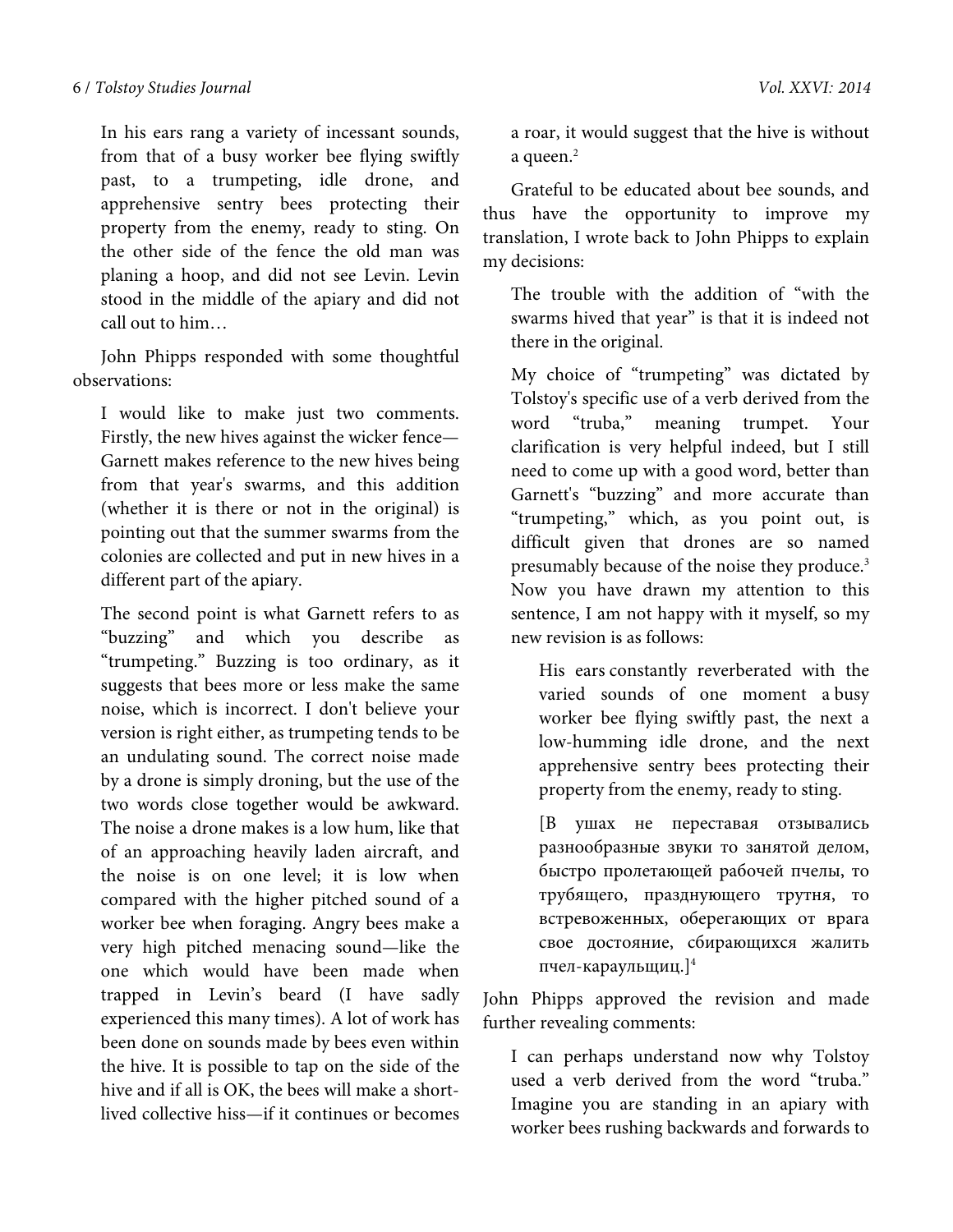collect and take back nectar to the hive. There would be the constant gentle and relaxing sound of bees. Now, drones—which are fewer in number—would maybe be flying in and out of the the hive every couple of minutes or so, their flight marked by the low base note in contrast to their sisters. This intermittent short fly past would indeed sound very much like a drawn out note from a muted trumpet or horn. It is the only explanation that I can come up with.

Tolstoy is differentiating between the industry of the worker bees and the flight of drones and other new workers which are most likely making orienteering flights, ie, when they leave the hive for the first time, they really do look like they are playing. They first make short circular flights around the hive, then rise higher and higher increasing the distance, so that they can fix once and for all the position of their home.<sup>5</sup>

Before my translation went to press, I was also able to correspond about these passages with Tom Newlin, who made further valuable comments about their vocabulary and grammar. Our discussion regarding his reservations, for example, about my use of the adjective "sparkling" (for рябили, *ryabili*) and his observation that празднующий, *prazdnujushhij* (which I translated as "idle") is a verbal and active adjective,<sup>6</sup> led me to revise my translation again.

My correspondence with John Phipps and Tom Newlin, and their helpful remarks, inspired me to reflect more widely on the many other passages concerning bees and beehives in Tolstoy's writing. Studying the passages about the gleeful behavior of the leisurely drones in his later story "Two Different Versions of the History of A Hive with A Bast Roof," in particular, prompted me in turn to remember that the primary meaning of празднующий is "celebrating" rather than "idling." I revised the relevant paragraph one more time:

His ears reverberated with the varied sounds of one moment a busy worker bee flying swiftly past, the next a low-humming, jubilant drone, and the next apprehensive sentry bees protecting their property from the enemy, ready to sting. (808)

# **Tolstoy's Beehives**

From one of the stories which Tolstoy included in one of the children's reading primers he completed in the early 1870s, we can date his interest in bees in all probability to 1852. That spring he spent several months in Pyatigorsk, where he undertook a leisurely cure at the spa and spent long periods reading, writing, thinking—and also watching bees.

"What Happened to Bulka in Pyatigorsk" is one of six stories drawn from Tolstoy's real-life experiences in the Caucasus that concern his dog Bulka (who features in his diaries of the time (*PSS*  21: 240–241)). Tolstoy first describes renting a little house on the hillside outside Pyatigorsk, whose windows looked out on to a garden containing his landlord's beehives. These were not the traditional fixed comb hives made from an upright hollowedout log (колода) like in Russia, he explains, but round woven baskets, and their population was clearly very docile. "The bees were so gentle," he writes, "that I used to sit in the garden every morning with Bulka in amongst the hives" (*PSS* 21: 240). It seems reasonable to conclude that Tolstoy learned a considerable amount about bee behavior while observing it at such close hand during this intensely creative period in his life. (It was in Pyatigorsk that he completed *Childhood*, his first work of published fiction.)

The experiments with modern frame hives undertaken by the semi-autobiographical character Nekhlyudov in his 1856 novella *A Landowner's Morning* suggest that Tolstoy had by this point developed a serious interest himself in practical beekeeping. In the early 1860s, at the beginning of his marriage, before he became engrossed with *War and Peace*, he established an apiary at Yasnaya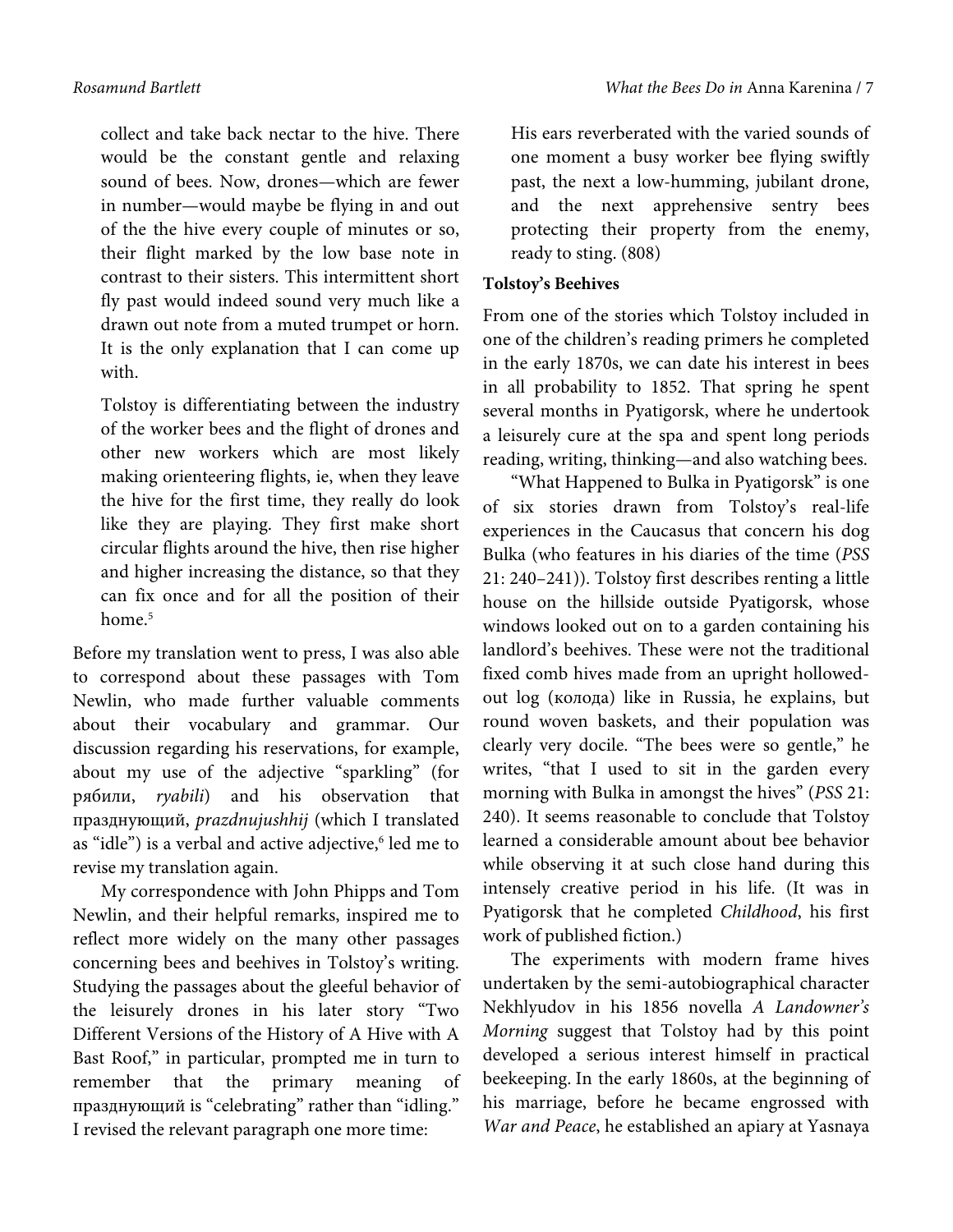Polyana, which he remained personally involved with for about two years.

From Tom Newlin we learn that Tolstoy's passion for beekeeping arose at a time of great apicultural change in Russia, when modern frame hives had begun to appear alongside the traditional log hives, and that he appears to have used Polish beekeeper Jan Dolinovsky's manual, translated into Russian in 1861, as his principal handbook (Newlin 371).<sup>7</sup> In addition to writing about beekeeping, Dolinovsky also developed a frame hive based on the classic "leaf" model devised by the François Huber, author of a pioneering natural history of bees published in Geneva 1792. While Huber's hive had been primarily designed for observation, Dolinovsky's hive, which looked like an elongated, horizontal box and housed up to twenty movable frames, was made for practical beekeepers ("Ян Долиновский"). It was used quite widely in southwest Russia and was the model Tolstoy chose to adopt in his own apiary.

The classic movable frame hive patented by Lorenzo Langsroth in 1852 seems to have been imported later in the early 1880s, but Russia had by then been producing its own indigenous frame hives for decades. These all more or less originated with the famous "Petersburg hive" invented in 1814 by Pyotr Prokopovich (1775–1850), whose magnum opus on beekeeping might have interested Tolstoy had its author been able to publish it during his lifetime and before Tolstoy gave up beekeeping (Jones 1). Nowadays regarded as the world's first commercial model, since about ten thousand were made, the Prokopovich hive had three vertical compartments, each with its own door at the back, like a log hive and looked like a rectangular-shaped vertical box with a gabled roof. It spawned many successors, such as the taller "Mochalkin hive" ("Российское пчеловодство").

It is a combination of log and indigenous frame hives that we can see in Alexander Makovsky's painting "At the Apiary" (На пасеке), completed in 1916. Since beekeepers were often ageing peasants

and priests (as in Makovsky's painting), that is, social groups who rarely had funds to invest in new technology, log hives continued to be used extensively in Russia up until the Revolution, as can be seen in paintings of Russian apiaries dating from the 1860s to the 1890s by artists such as Savrasov, Kramskoi, Shishkin, Nikolai Makovsky, and Levitan.<sup>8</sup> The sacred and folk rituals which unfailingly punctuated rural life provide another reason why Russian beekeepers remained wedded to the time-honored apicultural practices which Tolstoy increasingly favored as time went on, in keeping with his philosophical outlook. It is log hives, after all, that one can see in the background of popular icons of Saints Zosima and Savvaty, the hallowed patron saints of beekeeping in Russia. Founders in the fifteenth century of the remote Solovetsky Monastery in the White Sea, Zosima and Savvaty were the first to bring bees to Russia according to popular legend (Гробов).

Before he rejected the dogma of the Orthodox Church and established his own form of Christianity, Tolstoy was an "unbeliever," like Levin, so would have left it to his old peasant beekeeper with the long grey beard to ensure his apiary had the customary icon of Saints Zosima and Savvaty, neither of whom are understandably mentioned in *Anna Karenina*. As Apollon Korinfsky notes in his 1901 ethnographic study of Russian folk belief and customs, nearly every apiary had its own icon of the two saints, while an individual hive which had its own icon of them was called a "Zosima." Honey and beeswax were so highly valued in Russia that the two saints were in fact revered everywhere there was a wax candle burning before an icon of the Virgin Mary (Коринфский гл. 40).

While Tolstoy may have rejected the church's rituals associated with bees and honey as superstitions, his beekeeping would nevertheless have naturally followed the rhythms of its calendar, as Levin's clearly does in *Anna Karenina*. It was on on April 17 (30), for example, the first of the two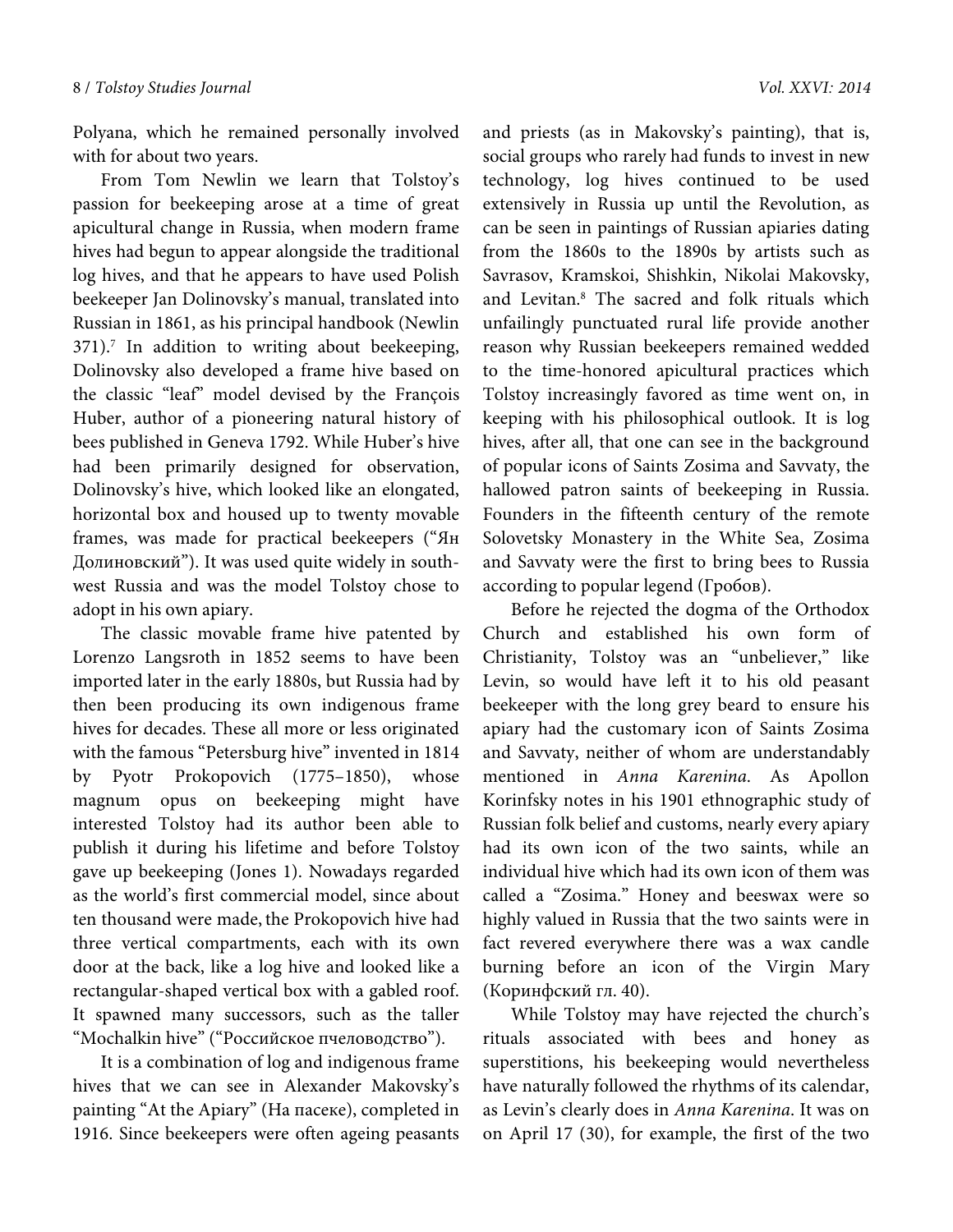days of the year on which St. Zosima is traditionally celebrated, that beehives would traditionally be moved from their indoor wintering place (зимовник, омшаник) and taken outdoors. The calendar for Easter permitting, pious beekeepers would take a candle from church on Maundy Thursday and then place it in their apiary on St. Zosima's Day in the hope of good honey that year, as well as protection from theft. In *Anna Karenina*, we read about the bees taking their first spring flights amongst the willows on the day after the "Red Hill" holiday (Красная горка), which is celebrated on the first Sunday after Easter. When Vladimir Nabokov took pains in the 1940s to calculate a real-time chronology for *Anna Karenina*, he established that the novel begins in February 1872 (Nabokov 190–194). Orthodox Easter was celebrated that year on April 16 (28), so Levin's bees are beginning to forage soon after St. Zosima's Day.

On August 1 (14) comes the first of the three Feasts of the Savior, the so-called "Honey Savior" (Медовый Спас), the traditional day for bees to stop production. The beekeeper would cut out a large piece of honeycomb from one of his hives to take for blessing in church in the morning, after which it would be distributed to the clergy and the poor. Then the rest of the day would be devoted to removing the honeycombs from all the hives in the apiary with children allowed to present the beekeeper at dusk with a burdock leaf on which they would each be given some honeycomb as a great treat (Коринфский гл. 34).

The period between September 19 (October 2), the second day in the year on which St. Zosima is commemorated, and St. Savvaty's Day on September 27 (October 10) is traditionally known in the folk calendar as the "nine bee days" (пчелиная девятина). During this time the year's harvest of honey would be stored and the bees housed indoors for the winter.It was customary for beekeepers to pray to Zosima and Savvaty before doing anything important in their apiaries, and

some even held services amongst their hives at both the beginning and the end of the beekeeping year, on April 17 and September 27.

It is soon after "Honey Savior" that Levin treats his guests to honey at his apiary in chapter fourteen of part eight of *Anna Karenina*, since we know that his half-brother Koznyshev only leaves Moscow in July, when Russian volunteers are departing for the Serbo-Turkish War. Levin's apiary is situated, like Tolstoy's own apiary at Yasnaya Polyana, in a lime and aspen wood about a mile from the main house. Tended by an old peasant beekeeper called Mikhailych, it contains traditional Russian upright log hives, fastened to stakes with bast.

On the basis that there were frame hives in Tolstoy's own apiary, Newlin speculates that the new ("young") hives along the wattle fence created from that summer's swarms are of the box-shaped modern sort, which with justification he defines as the "apicultural analogue to the newfangled, western farming methods that Levin experiments with and then rejects in *Anna Karenina*" (370). But the young hives may also be log hives with Levin engaging in "natural" rather than "artificial" beekeeping. My thinking was that Levin's beekeeping is more in tune with Tolstoy's thoughts in the early 1870s, when the novel is set, so reflects his more traditional values then. He does write "young" rather than "new," and does not differentiate between two types of hive. One of the drawbacks of beekeeping with fixed comb log hives, after all, was the necessity of having to kill many if not all the bees in order to extract the honey, but I'm splitting hairs at this point, I appreciate

Tolstoy's eventual allegiance to old-fashioned natural log hives may have been partly prompted by considerations of bee welfare. Like his co-eval Alexander Butlerov, who wrote extensively about beekeeping in the early 1870s in between pursuing a distinguished scholarly career as a chemist, Tolstoy also seems to have thought about beehive ventilation. This much is evident from one of the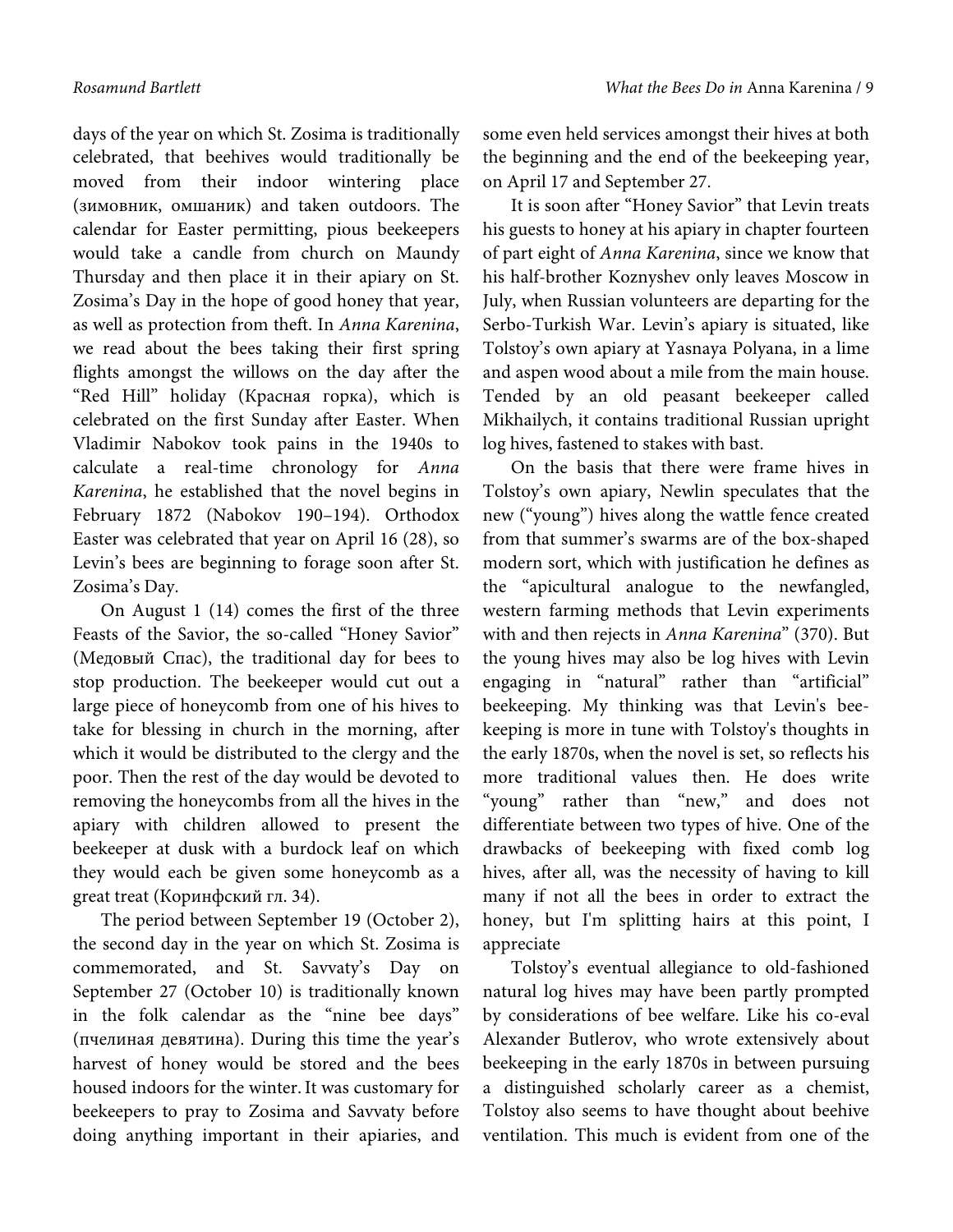examples he gives to explain moisture in the science section of his revised *ABC (Новая азбука*), completed in 1875, when he was simultaneously working on *Anna Karenina*:

Log hives for bees are made from the softest and most rotten wood: the best hives are made of rotten willow wood. Why is that? Because the air can pass through the rotten log, and the air is better for the bees in such a hive. (*PSS* 21: 216)

Dorothy Galton, author of *A Thousand Years of Beekeeping in Russia* (1971), reminds us that it is a traditional Russian log hive, not a modern Western box-shaped one, which Tolstoy has in mind when constructing his famous extended simile in *War and Peace* in which the deserted city of Moscow in 1812 is compared to a queenless hive (cited in Newlin 370). The hive is empty, as its inhabitants have swarmed, like the residents spontaneously fleeing Moscow. The acute, detailed observations Tolstoy makes about life in the hive prior to swarming in this passage are the results of the many hours he had spent in apiaries during the summer months.

*War and Peace* appears to have been the first work in which Tolstoy drew an analogy between the life of a beehive and human behavior, and it was imagery to which he would return on several subsequent occasions in his later writing.

While Tolstoy was interested in all aspects of beekeeping, he was particularly fascinated by the phenomenon of swarming, as Robin Feuer Miller (65–67) and Tom Newlin (370) have demonstrated, the latter with reference to the memoirs of the beekeeping specialist Khrisanf Abrikosov (Абрикосов). Scion of the eponymous confectionary dynasty, Abrikosov met Tolstoy in February 1898, when the former was still a student at university. A month later he abandoned his studies, as well as his plans for a commercial career, and went to England, where he worked for several months on the newly-established Tolstoyan colony

in Purleigh, Essex. After he returned to Russia the following year, he settled in the village of Ovsyannikovo, just over three miles from Yasnaya Polyana, where he helped till the soil for another of Tolstoy's devoted followers, Maria Alexandrovna Schmidt.

It is likely that Abrikosov's own passionate interest in beekeeping was inspired by accompanying Tolstoy on his summer visits to a neighboring peasant beekeeper in the village whose apiary contained only log hives, as will be discussed in greater detail below. Abrikosov explains that Tolstoy liked simple rather than artificial beekeeping methods, such as the "natural" swarming generated by the old-style log hives that generally takes place each June, rather than the "artificial" methods associated with frame hives introduced from the West:

He liked swarms, the swarming season, and the gathering and hiving of swarms, when with a [great] hum and victorious cries a swarm goes into a new hive, like a triumphant army entering a city. (Абрикосов 415)<sup>9</sup>

The repeated references to swarming in the two editions of the *ABC* book Tolstoy compiled in the early 1870s seem to confirm that it was a process that greatly intrigued him. These references begin with the inclusion of the word "swarm" (рой, *roj*) in the early sections dealing with the pronunciation of words and extend to phrases and simple sentences: "a swarm of bees," "a swarm of bees landed on my house," "a swarm settled on a bush. Uncle removed it and carried it away into a hive. And then he had white honey for a whole year" (*PSS* 21: 17, 40, 42, 55).

Tolstoy included a young peasant's story about helping his grandfather during the swarming season in one of the graded reading sections ("A Boy's Story About How He Found Queen Bees For His Grandfather"), and swarming also features in his story "The Willow:" "In the spring the bees buzzed loudly in the willow. During the swarming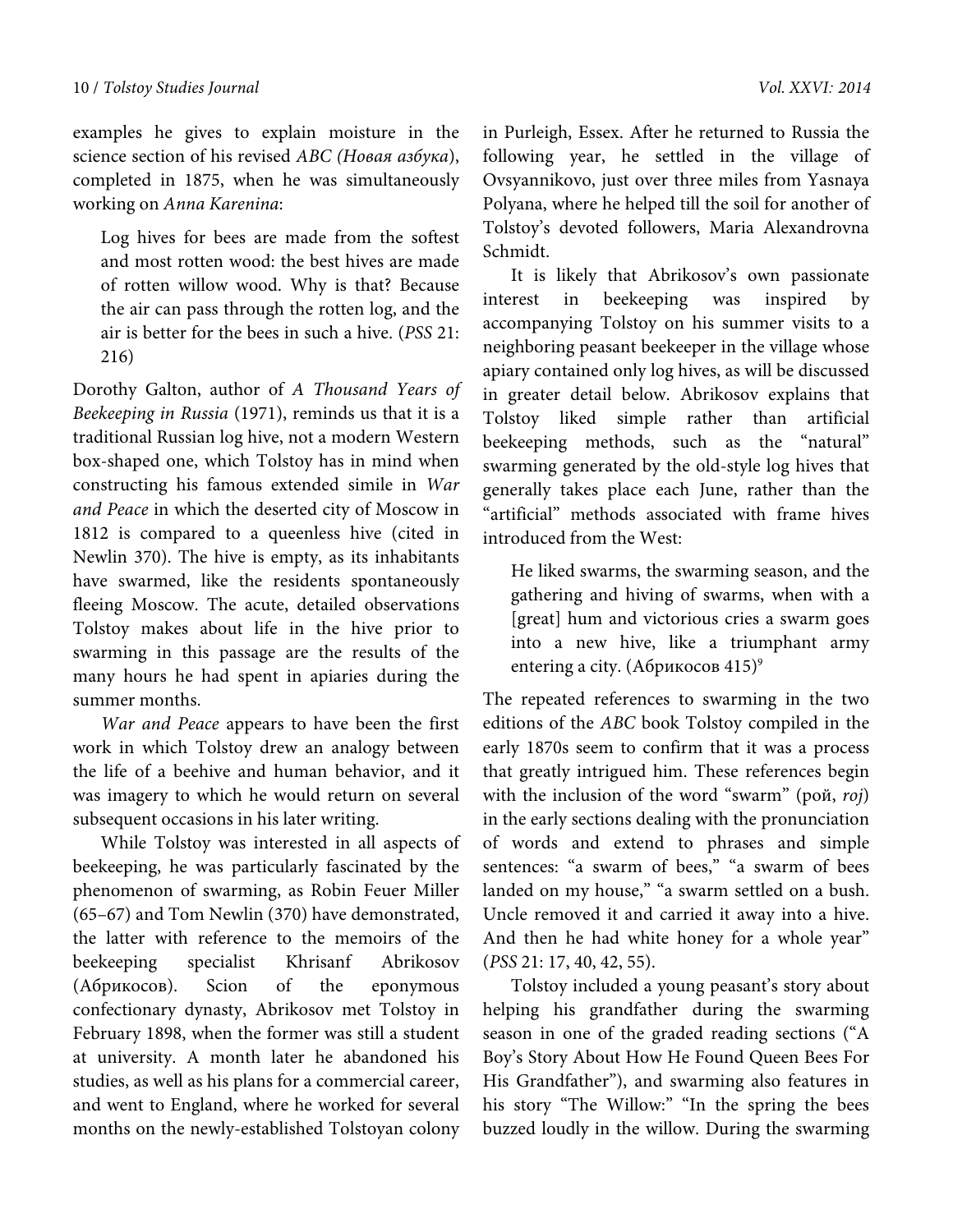season swarms settled on the willow, and the peasants gathered them in" (*PSS* 21: 80–81, 158).

The work that then claimed Tolstoy's attention was *Anna Karenina*, where, in ironic contrast to the protracted simile in *War and Peace*, he summarily compares the constant hum at the ball in Moscow in part one, chapter twenty one, to that in a busy beehive. In between the passages associated with bees discussed earlier, which mark the beginning and end of the foraging season, there are two specific references in the novel to peasants dealing with swarms. Levin comes across a peasant carrying a skep of swarmed bees in part three, chapter two, and later in chapter eleven a peasant beekeeper gives Levin a detailed account of the swarming season that year.

One function of swarming that seems to have absorbed Tolstoy in the 1880s, after he had founded his new form of Christianity, has to do with natural methods of population containment. In *The Kreutzer Sonata*, written in 1889, the protagonist Pozdnyshev is a mouthpiece for Tolstoy's uncompromising views on procreation, which seem at least partly inspired by the natural lifecycle of a beehive:

In order to refrain from struggle with other animals, the human race—the highest species of animal—should converge into one, like a swarm of bees, and not reproduce infinitely: it should also raise those who are sexless, like bees, that is to say, strive for continence, and certainly not the excitement of lust, towards which the entire structure of our life is directed. (*PSS* 27: 30–31)

Correctly subjecting this passage to critical scrutiny, Thomas Newlin comments that, in referring to the (female) worker bees in this passage, "Tolstoy knew perfectly well that in a beehive not all bees are "sexless individuals" and that the sole function of the queen and the drones is in fact procreation" (383). Tolstoy, however, is perhaps proposing here that large numbers of women should remain chaste, like worker bees, as a means of population control and that humanity should move towards emulating the ratio of worker bees to drones in a hive, which at its highest is 100:1. As outlandish as this idea is, it is not impossibly remote from the equally unusual views Tolstoy expressed in 1870 regarding the "woman question," whereby he argued that the "sterile flowers" of society (such as Sonya in *War and Peace* and Varya in *Anna Karenina*) had important roles to play as aides to mothers (McLean 115– 116).

Tolstoy may also have been thinking of bees when he gave the violinist who accompanies Pozdnyshev's wife in *The Kreutzer Sonata* the name of Trukhachevsky, which is slightly reminiscent of the Russian word трутень, *truten'* ("drone"). As an artist, Trukhachevsky is perceived in Pozdnyshev's jaundiced imagination, after all, as a social parasite, whose only role is to seduce his wife, much as the drone performs no useful work in the bee colony, and serves only to fertilize the queen.

If Tolstoy was fascinated with the phenomenon of swarming, he also derived much interest from studying life in a bee colony as a paradigm of human behavior. In 1864, while he was still beekeeping himself, Tolstoy persuaded his sisterin-law Elizaveta to translate sections of a pamphlet by the German naturalist and left-wing politician Carl Vogt, hoping to publish them.10 Vogt's underlying motive in *Der Bienenstaat* ("The Bee Colony" or "The Bee State"), which he wrote in 1851 in exile in Switzerland following the 1848 Revolutions in the German states, was to suggest a parallel between the structure of a bee colony and that of the Prussian constitutional monarchy. Tolstoy was not interested in the pamphlet's mild political content (in which the worker bees exhort each other to rise up against the drones, on the grounds that in other species, which have no drone equivalents, everything is done for "the people") (Johach 228). He admired, however, what Vogt had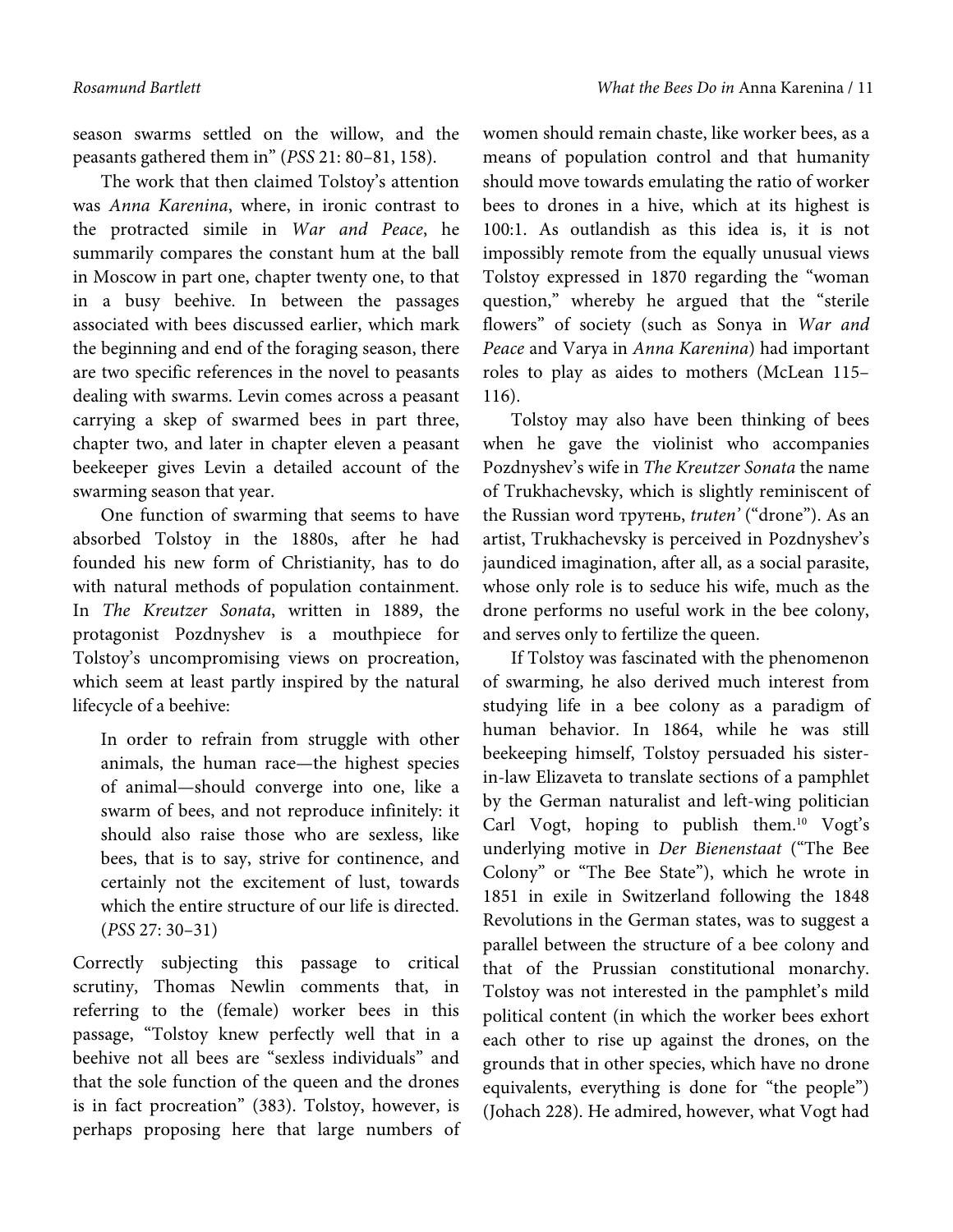to say about the natural history of bees, also from a literary point of view (Newlin 368).

Tolstoy's efforts to publish the translated extracts were not successful, but it is unlikely he would have approved the exaggerated Russian version of Vogt's allegory that the radical young critic Dmitry Pisarev had produced two years earlier, in 1862, shortly before he was arrested. *The Bees* (*Пчелы*) was published after his untimely death in 1868. Pisarev deleted all the Prussian references in order to construct a far more trenchant and sharply satirical allegory about class divisions, so that his article had relevance to the Russian situation. To give a flavor of Pisarev's polemical style, we might quote a passage from the end of his article, when the onset of autumn and the disappearance of a readily available food supply prompts the drones begin to assert their position:

"We are the privileged class," one of them exclaims, proudly spreading his wings. "We enjoy the exceptional favour of our gracious sovereign. The workers must take care of our nourishment. That is their primary duty; during the summer days they collected a lot of honey, and we must have our share of it. It is our birthright to enjoy public property. Now, to our great misfortune, we see the uneducated mob placing our rights under doubt. The worker bees think the stocks belong to them alone, because they alone gathered the honey and arranged it in the cells. They are obviously turning the most elemental foundations of logic and justice upside down […] Can a hive exist without drones, without the privileged class? The stocks belong to us—to us first of all. Once our existence is assured, we will willingly give part of the surplus to the hungry povertystricken workers, but we must first satisfy our hunger and consolidate production on our behalf in the future. (Писарев 268)

It is unlikely Tolstoy read this article, as his attitude to the three main nihilist critics, Chernyshevsky, Pisarev, and Dobrolyubov, was generally negative (Orwin 19–21). He did, however, develop a similarly critical attitude towards the "drones" of society in a less well-known passage about bees in book three, part one, chapter nine of *War and Peace*, although he is, as ever, driven by moral rather than political imperatives.

In this chapter Prince Andrei is musing on the different constituencies amongst the officer class in the Russian army on the eve of the great battle with Napoleon. He defines the eighth and largest party as a "drone population" motivated by self-interest, and its concern with "roubles, decorations, and promotions" he deplores as an impediment to the "common task:"

Whatever question arose, a swarm of these drones, without having finished their buzzing on a previous theme, flew over to the new one and by their hum drowned and obscured the voices of those who were disputing honestly. (*War and Peace* 683)

Tolstoy returned to the theme of contemptible drones when he was compiling stories for his *ABC* book a few years later in the early 1870s. In his mission to convey ethical values to children in a less dry and didactic way than in the foreign primers he had studied, Tolstoy turned time and time again to Aesop's fables. Amongst the hundreds of stories he alighted on was "The Bees, The Drones, and the Wasp," the source for many later potent allegories:

The bees had built their honeycombs up high in an oak tree but the lazy drones insisted that the honeycombs were theirs. The case went to court, with the wasp presiding. Given that the judge was well acquainted with both the bees and the drones, she made the following proposal to the two parties: "Your bodies are not dissimilar and your colouring is the same, which makes this an undeniably difficult decision. Of course, I want to be absolutely scrupulous, avoiding any hasty judgments. So,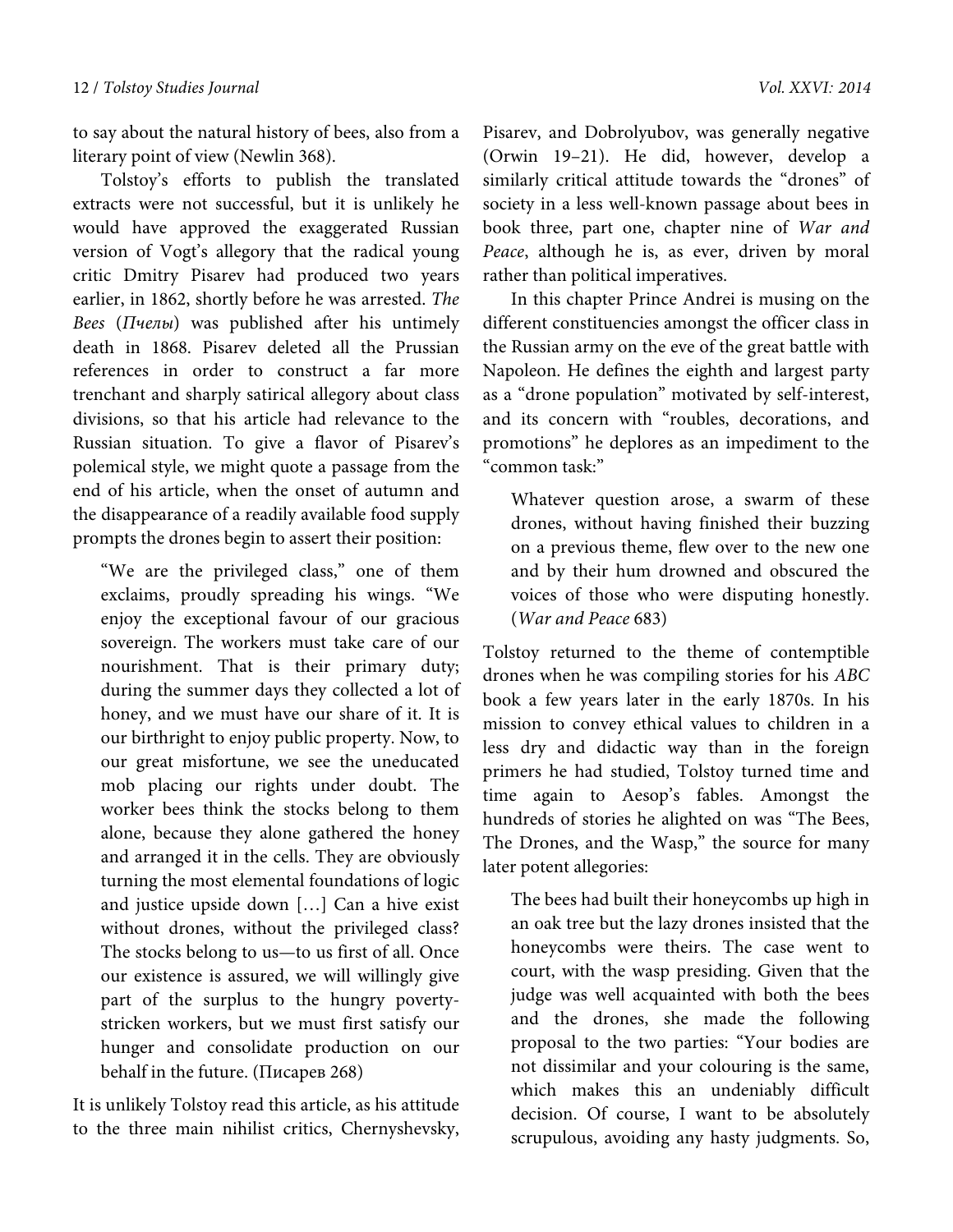please take these hives and fill them full of waxen cells. The taste of the honey and the shape of the combs will reveal which party is actually responsible for the honeycombs in question." While the drones refused to comply with this request, the proposal greatly pleased the bees. Thereupon the judge pronounced the following sentence: "It's clear who was incapable of making those honeycombs, and who it was that made them. Accordingly, I return to the bees the fruit of their labours." (Aesop 178)

As with all the other fables he considered for his *ABC* book, Tolstoy condensed and simplified this one after translating it afresh:

When summer came, the drones started to quarrel with the worker bees about whom the honey belonged to. The bees summoned a wasp to judge. The wasp said:

"I can't judge you straightaway. I don't yet know which of you is making the honey. So split up into two empty hives—the worker bees in one and the drones in another. In a week's time I will see who makes the best and the most honey.

The drones started arguing.

"We don't agree," they said. "Judge us now."

The wasp said:

"Now I will judge you straightaway. You drones don't agree because you can't make honey, and you just like eating honey that does not belong to you. Drive them away, worker bees.

And the worker bees beat up all the drones. (*PSS* 21: 407)

As with the hundreds of other stories he prepared for his graded reading primers, to which he devoted, if anything, even more time and attention than his adult fiction, Tolstoy probably also revised this translation several times in a desire to

maximize its clarity and expressive power. As one can see, his version follows the original closely with the exception of the treatment robustly meted out to the drones at the end.

Ultimately, Tolstoy decided not to include his version of "The Bees, The Drones, and the Wasp" in the revised edition of his *ABC* in 1874*,* but he was to return to it fourteen years later, when he conceived the idea of reworking Aesop's pithy fable along modern lines. Under the impact of his newfound religious fervor in the 1880s, the allegory now acquired a sharply moral dimension when Tolstoy realized that the unequal relationship between drones and worker bees offered the perfect model for understanding the nature of poverty in modern society. What resulted was a parable about social and economic disparity preached through the divergent "history" of one particular hive in a Russian apiary, as told first by its drone residents and then its worker bees. The first draft of "Two Different Versions of the History of a Hive with a Bast Roof" was completed in 1888, just before he wrote *The Kreutzer Sonata*.

The immediate impetus for writing this story seems to have been Tolstoy's lengthy treatise about modern poverty, *What Then Must We Do*?, written between 1882 and 1886. Here the wealthy "drones" of society are no longer mere social parasites but explicitly condemned by Tolstoy as "robber-bees" whose self-serving exploitation of the working majority is responsible for the ills of society:

I came to understand that man, besides living for his own good, must work for the good of others […] I understood that this is the natural law of man, by fulfilling which he can alone fulfil his calling and therefore be happy. I understood that this law has been and is being violated by the fact that men (as robber-bees do) free themselves from labour by violence, and utilize the labour of others, using this labour not for the common purpose but for the personal satisfaction of their constantly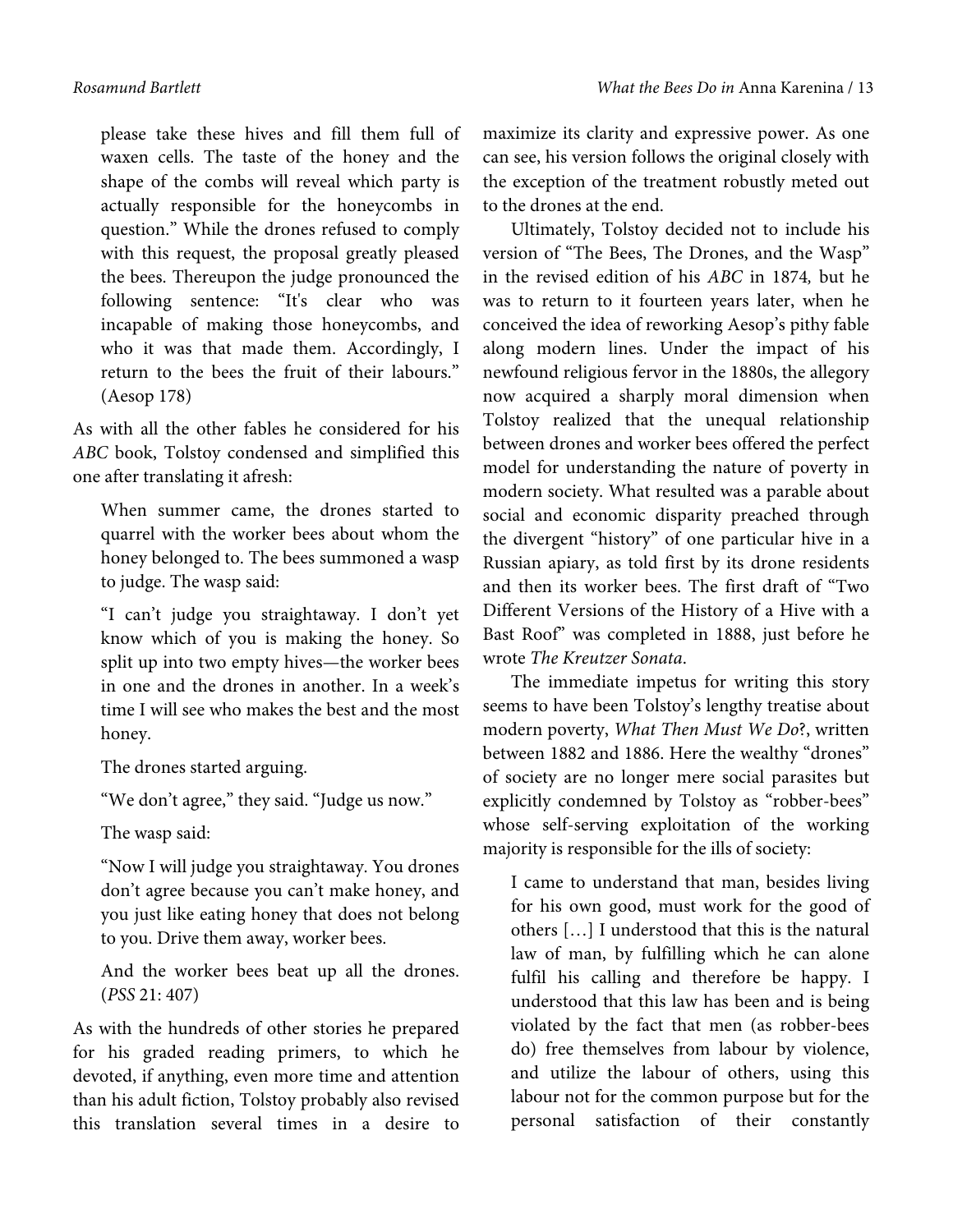increasing lusts, and also, like robber-bees, they perish thereby. I understood that the misfortune of men comes from the slavery in which some men are kept by others; and I understood that this slavery is brought about in our days by military force, violence, by the appropriation of land, and by the exaction of money. (*PSS* 25: 292–293)

Like Aesop's fable, "Two Different Versions of the History of a Hive with a Bast Roof" presents a scenario of drones who attempt to rob the worker bees of their rightful goods and who are punished for their crime.

The story's cumbersome title belies its brevity (at less than fifteen hundred words) and the forceful elegance of its invective. A fine example of Tolstoy's highly tendentious late satirical style, the story's thinly disguised anarchist barbs are, as usual, directed squarely against the Russian government, and its sophisticated, self-important minions (the drones).

As well as enabling him to make his indictment of the tsarist system more comprehensive, the beehive allegory provided Tolstoy with a vehicle for preaching one of the lessons closest to his heart: the importance of earning one's daily bread through manual labor on the land. Tolstoy presents the reader first with the history of the hive as compiled by the distinguished drone historiographer "Prupru" (whose name faintly echoes that of Vronsky's horse Frou-Frou). The other history, three times as short, is by an unnamed worker bee.

There are obvious parallels here with *War and Peace*, in which Tolstoy satirizes French and other professional writing about history, and the pivotal role played by "great leaders," and contrasts it with his own chaotic, ground-level history involving a cast list of thousands, through the medium of his narrative, which he naturally projects as a far truer reflection of events. As with Aesop's fables, the reader of Tolstoy's story is encouraged to see through the heavy irony with which the drone

history is recounted and draw his own conclusions at the end.

Prupru's history has all the right scholarly apparatus and is prefaced by a list of sources, which include the memoirs and correspondence of famous drones, a court journal, drone songs, and oral legends, criminal proceedings between drones and worker bees, and statistical data about the varying quantities of honey in the hive. From the point of the view of the drones, the hive's history begins on June 6 (20), the start of the swarming season, when they make their first appearance in the hive. At two o'clock in the afternoon that day, we read, when "like pack horses" working bees are continuing their "ceaseless, humdrum, lowly work," the "large, black, furry, smooth drones" fly out of the hive for the first time, creating a spectacle of unprecedented magnificence according to those who witness it. The hive with the bast roof, which is under the "special protection of Grandfather Anisim himself," is the envy of all the other hives in the apiary for producing the first drones. But upon leaving the hive, instead of heading straight over the fence to forage in the woods and meadows "like ordinary bees," whom, to their consternation, they continually bump into, the drones immediately soar upwards, circling overhead like eagles while they hold a meeting and conduct their business (*PSS* 34: 321–322).

This business is dealing with the unsatisfactory performance of the worker bees, an issue on which they are unanimous. In order to take steps for improvement, the drones immediately elect the most able of their community to become "rulers, deputies, deputies of deputies, censors of morals, observers, guardians of morality, judges, priests, poets and critics," and each are given appropriate emoluments. The next day they all take up their posts and, although it seems they are doing the same as before, circling over the hive, they are in fact doing important and difficult work, as can be seen from the diary entry of one of the main drones: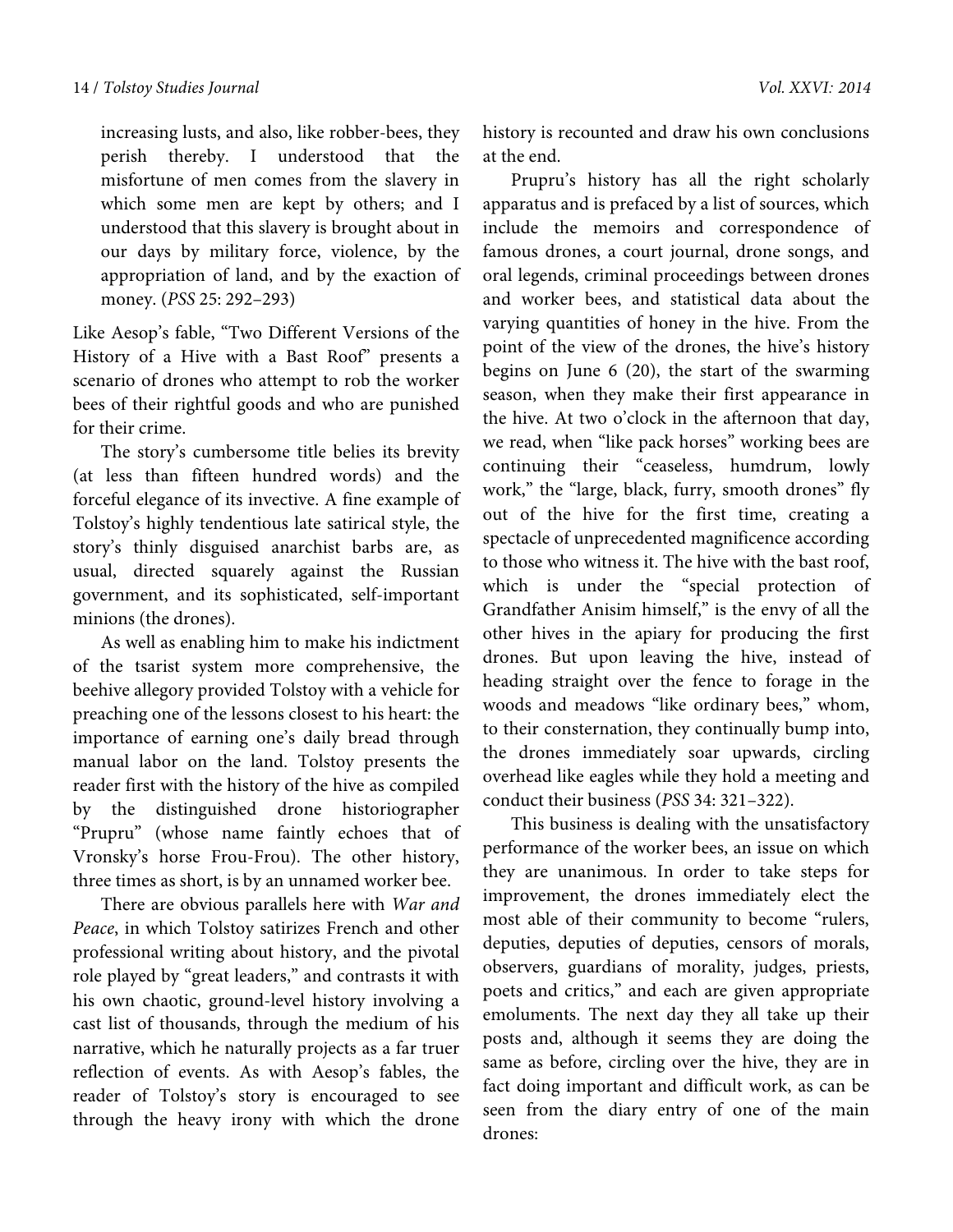I have been unanimously elected to ensure the worker bees fly correctly. My duties are difficult and complicated, and I am fully aware of their importance, so I am trying to do my very best to fulfill them; but it is hard on my own, so I have invited A to be my deputy, not least since my aunt's cousin asked me to find him a position. I did the same for B, C and D. They will also need deputies, so all in all we will have 36 or 38 people in our department. (322)

There are mild echoes here of scenes from part six of *Anna Karenina* in which, in the hope of securing a position he covets, Stiva Oblonsky does the round of his well-placed Petersburg acquaintances, including his sister Anna's self-righteous bureaucrat husband Karenin, who deplores such nepotistic practices. Rather more like Karenin, whose life's work is bound up with proposals and commissions and committees, this ambitious drone puts forward a program of measures to the general assembly. Since opinions about it prove to be divided, a vote is proposed, and since the question of voting is not sufficiently clarified, the drones decide to appoint a commission whose brief is to report to the next meeting (323).

The hive flourishes for the drones until St. Petеr's Day, on June 29 (July 12). Although Prupru records a minor perturbation when some of the worker bees suddenly take it upon themselves to fly with the queen out of the hive and hang off a rowanberry branch, the drones are fortunately able to ensure that the worker bees do not even entertain the idea that they have acted on their own volition, without the permission of their drone leaders. The swarmed bees are pronounced outcasts. Nevertheless by the end of August the drones begin to find their access to the honey in the hive blocked by the remaining worker bees. Since none of them has "stooped to working for his living," they all eventually die. But the drones conclude their history by assuming the worker bees

also die in the anarchy that results from the absence of their leaders.

The worker bee history begins, not on June 6 with the first swarms, but in early spring, when the hive "is moved out into the sun, and the bees immediately evacuate it and fly to the blossoming pussy willow." One by one, the trees and shrubs come into flower, and the enjoyment they take in their work is fused with their enjoyment of blossoming nature. Soon the colony has to divide up due to "excessive reproduction," and it is just at this time that the worker bees notice drones circling over the hives after midday. The notes of one worker bee present a startlingly different view of this period in their history to that of the drones, who regard them as unappreciative of all the work they do on their behalf:

Our gentlemen dispersed today. They droned and circled over the hives aimlessly for four hours and seriously prevented people from working. They only went away at four o'clock. They wore us all out by doing nothing, and then immediately they started eating. Well, never mind. There is enough for them. It's just annoying that they prevent us from working. (324)

At the end of May the worker bees release the old queen so she can take charge of a new kingdom, while they remain with a newly fertilized queen who immediately lays eggs. The lime trees come into flower, and the worker bees need to work hard to make the most of their short season in blossom and produce sufficient honey for winter.

Problems arise when the worker bees can no longer allow the drones to keep eating the honey they are making. Without conferring or making any decisions, they one day simultaneously stop granting the drones access to the honey and even start striking the more insolent ones. The drones all perish, but not only does the hive not perish along with them, but is in fine shape to prepare for winter. When winter arrives, the worker bees quiet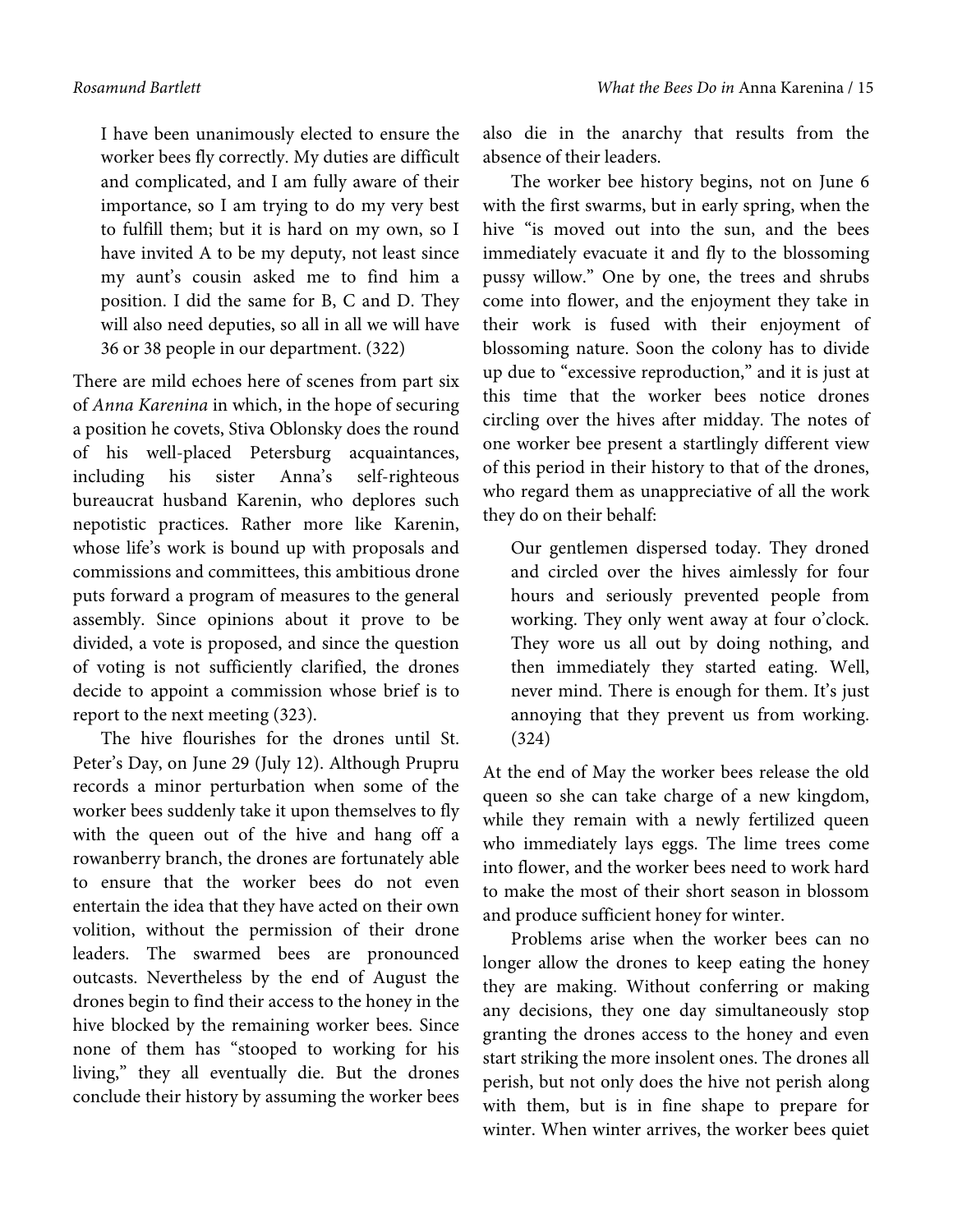down and settle into their places, keeping their children warm, and await spring and the joys of life again (324).

Tolstoy finished the first draft of his story about the beehive in 1888 and handed the manuscript over for safekeeping to Vladimir Chertkov, who had become his chief disciple, amanuensis, and archivist (590). It was only in 1894 that he remembered it again. The distinguished scholar Nikolay Storozhenko asked Tolstoy to contribute something from his recent belletristic works, "if only a fragment," for the annual of the venerable Lovers of Russian Literature Society, of which he had just become president.

Tolstoy asked Chertkov to copy the story about the beehive out and send it back to him so he might finish it. Six years later, in 1900, Tolstoy finally completed the story—rather too late for Professor Storozhenko's annual (590). That year the idealistic young Khrisanf Abrikosov was living in Ovsyannikovo, working on the land alongside Maria Alexandrovna Schmidt. One of her neighbors there was Grandfather Biryuk, a peasant beekeeper who lived in a rudimentary dwelling he had constructed in the middle of his apiary, in which there were several dozen log hives. Grandfather Biryuk and his family lived in one half of the building, whose earth roof was planted with wild strawberries, while the other half served as a winter home for his bees (Абрикосов 414). He had enclosed the apiary with a wattle fence along which he had planted raspberry canes.

Abrikosov records Tolstoy making several visits that summer to Grandfather Biryuk's apiary. Tolstoy, we learn, liked the "poetry" of its picturesquely arranged log hives with bast roofs. "How are the bees, are they swarming?" Tolstoy asked when he arrived one hot day, before going on to observe that the bees seemed to be flying heavily as they came back from foraging, even though the lime trees had not yet come into blossom. Next he wanted to know which hives had queens "singing" in them, and went off with the beekeeper to go and listen, exclaiming how good it was to be in the apiary (415).

It was thus under the fresh impressions of his visits to Grandfather Biryuk's apiary that Tolstoy finally finished his history of the hive with the bast roof.

Clearly there are some parallels between Tolstoy's story and Pisarev's *The Bees*, written thirty two years earlier. Tolstoy shared Pisarev's contempt for the drones of the tsarist regime, for example, but differed from him in his clear identification of the hard-working, self-effacing, ever-generous worker bees with the Russian peasantry, whom he wished to see thrive without governmental or other constraints. Pisarev may have been increasingly drawn to socialism in the 1860s, but he was not an anarchist. While he identifies the worker bees in his essay with the oppressed majority, he does not see the peasantry as Russia's source of regeneration. Unlike Tolstoy, he also believed resolutely in science and the role of an intellectual elite. In *What Then Must We Do?*, Tolstoy by contrast advocates social equality:

In order to free ourselves from the labour that is proper and natural to us all and transfer it on to others, while at the same time not considering ourselves traitors and thieves, only two suppositions are possible: firstly that we, the people who take no part in common labour, are different from working people, and have a special destiny to fulfil in society, just as drones or queens have a different destiny to fulfil than worker bees; and secondly that the work that we, the people freed from the struggle for existence, do for other people, is so useful to all people that it must compensate for the harm we do to other people in making their position more burdensome. (*PSS* 25: 316)

Tolstoy did not live to see his story about the beehive appear in print but would have been under no illusion as to the likelihood of such provocative content being subject to severe censorship. Indeed,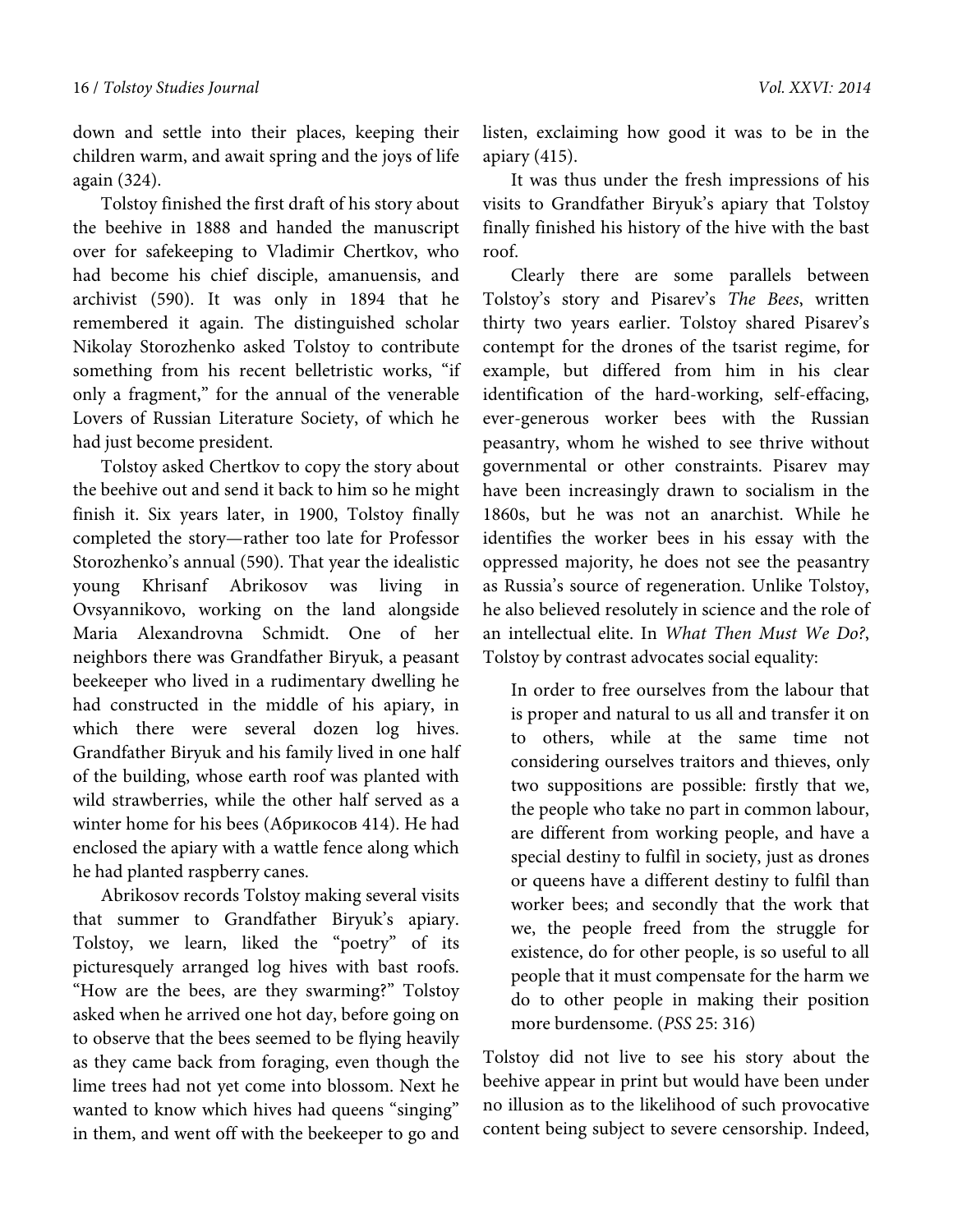when Chertkov included it in one of the volumes of *Posthumous Artistic Works* he published in Berlin and Moscow in 1912, two years after Tolstoy's death, a full third of the story was censored for the Russian edition, including both passages cited above (*PSS* 34: 590). Even in the more permissive climate in Russia following the 1905 Revolution, Tolstoy's fable was evidently not fabulous enough for Nicholas II's government.

# **Notes**

The author would like to express her gratitude to Tom Newlin for his generous and expert counsel on the topic of Tolstoy and bees over a sustained period, and also to Michael Denner for his comments on the first draft of this article. An earlier version of the first section was originally commissioned for a special issue of *New Ohio Review* (vol. 13, 2013) devoted to "translation cruxes," during which a diverse group of literary translators was asked to discuss one or two particularly difficult passages in texts they were currently working on. An earlier version of parts two and three was published in *Beekeepers Quarterly* (March and June issues, 2014). Thanks are due to the editors of both these publications.

- 1. Personal communication, November 9, 2013.
- 2. Personal communication, November 12, 2013.
- 3. The word "drone" comes from the Old English drān, dræn, meaning "resound, boom" and is related to Dutch dreunen ("to drone") and the German dröhnen ("to roar").
- 4. Personal communication, November 13, 2013.
- 5. Personal communication, November 14, 2013.
- 6. Personal communication, March 29 and April 7, 2014.
- 7. The present study is indebted to the painstaking research carried out in this article.
- 8. See, for example, Aleksey Savrasov, "Rural View" (Селеский вид, 1867), Tretyakov Gallery; Ivan

Kramskoi, "The Beekeeper" (Пасечник, 1872), Tretyakov Gallery; Ivan Shishkin, "The Apiary" (Пасека, 1882), location unknown; Nikolai Makovsky, "The Apiary" (Пасека, 1882), Kharkov Art Museum; Isaak Levitan, "The Apiary" (Пасека, 1885), Omsk M. A. Vrubel Museum of Fine Arts; and "Landscape with Hives" (Пейзаж с ульями, 1887), Nizhny Novgorod Art Museum; Andrei Shil'der, "The Apiary" (Печельник, 1894), Nizhny Novgorod Art Museum.

9. This passage is quoted in a slightly different translation in Newlin (370).

10. It later formed part of his 1859 book *Altes und Neues aus Tier und Menschenleben* ("Old and New from Animal and Human Life"). See Pont et al.

# **Works Cited**

- Абрикосов, Х. Н. "Двенадцать лет около Толстого: (Воспоминания)." *Л. Н. Толстой. К 120-Летию со Дня Рождения (1828–1948).* Ред. Н. Н. Гусев. к. 12, т. 2. Москва: Государственный литературный музей, 1948. 377–459.
- Aesop. *Aesop's Fables.* Trans. Laura Gibbs. Oxford: Oxford UP, 2002.
- Bartlett, Rosamund, trans. *Anna Karenina.* By Leo Tolstoy. Oxford: Oxford UP, 2014.
- Бутлеров, А. М. "О зимовке пчел." *Пчеловодство* 11 (1969).

di Salmon, Laura, trans. *Anna Karenina.* By Leo Tolstoy. Rome: La Repubblica, 2004.

- Долиновский, Иоанн. *Начала Пчеловодства, примененное к устройству рамочного улья*. Перевод с польского языка Адам Мечинский. Санкт-Петербург, 1861.
- Edmonds, Rosemary, trans. *Anna Karenina.* By Leo Tolstoy. London: Penguin, 1978.
- Garnett, Constance, trans. *Anna Karenina.* By Leo Tolstoy. London: Heinemann, 1901.
- Гробов, О. Ф. "О святых покровителях русского пчеловодства." *Пчеловодство* 9 (1993): 38.